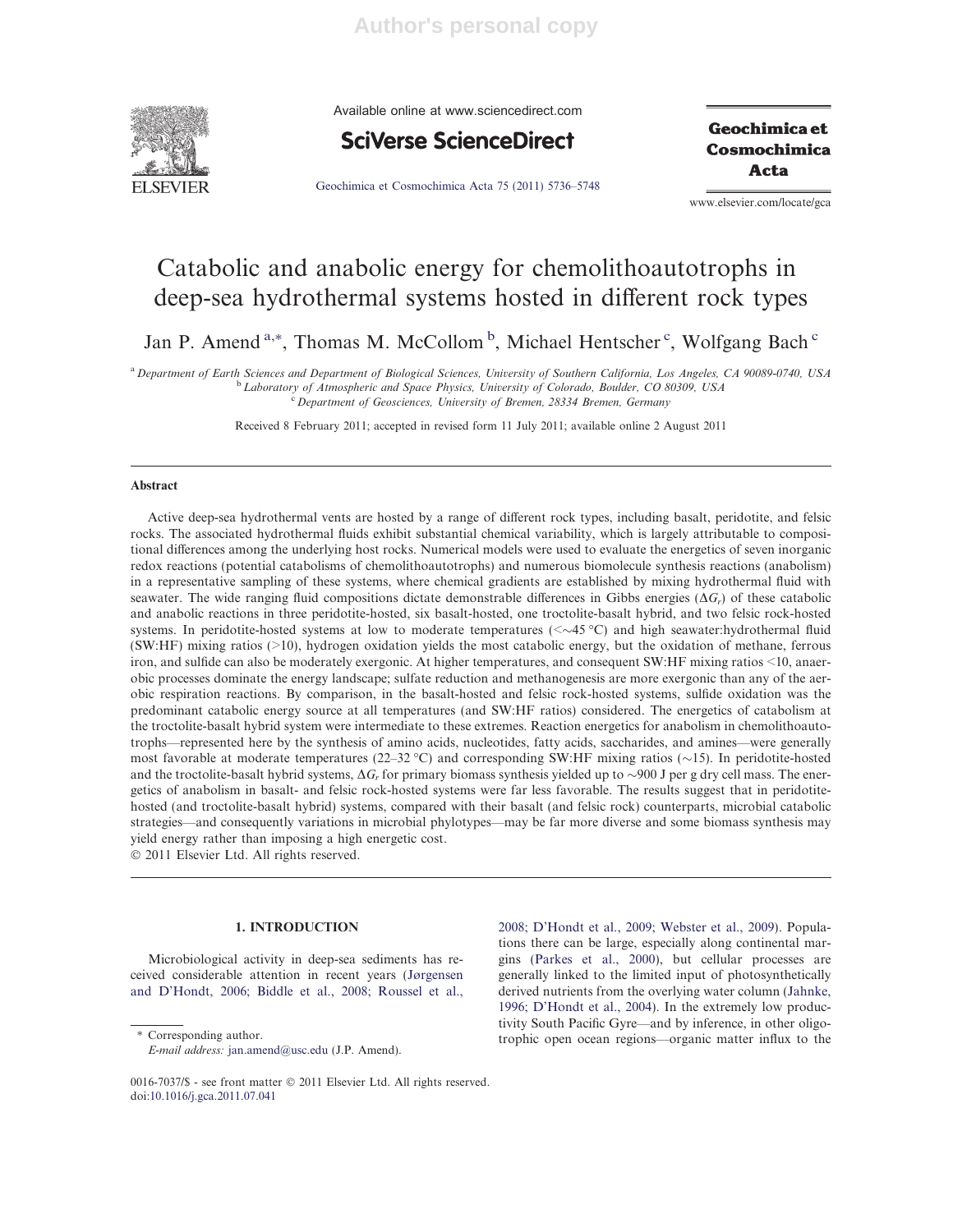sediments is very low, and radiolytic  $H_2$  may be a significant electron donor for the very dilute and very low activity resident subsurface microbial communities (D'Hondt et al., 2009). In contrast, deep-sea hydrothermal systems, where hot, chemically reduced vent fluids mix with cold, oxidized seawater, provide chemical energy to stimulate robust microbial activity and in situ biomass production (McCollom, 2007). More than 150 distinct active hydrothermal vents have now been identified along the  $\sim 60,000$  km-long ocean ridge system and in back-arc basins (Hannington et al., 2005). In mixing regimes at these sites, seawater is the main source of inorganic carbon for anabolic (biomass synthesis) processes and of oxidants for catabolic (ATP generating) processes; vent fluids provide the reductants for both anabolic and catabolic processes.

Different thermodynamic models have been used to quantify the in situ energetics of microbial metabolism in such hydrothermal mixing environments. For example, using a batch mixing approach to study the basalt-hosted hydrothermal system at 21°N on the East Pacific Rise (EPR), it was demonstrated that aerobic respiration at low temperatures ( $\leq$  -40 °C) and anaerobic respiration especially sulfate reduction and methanogenesis—at elevated temperatures yielded the most energy (McCollom and Shock, 1997; Shock and Holland, 2004). Tivey (2004) expanded on the modeling by considering the effects of diffusive and advective transport on the temperature, chemical composition, and redox reaction energetics in the mixing zones of two basalt-hosted hydrothermal systems, at 21°N on the EPR and the Grotto vent on the Juan de Fuca Ridge. Although pH and porewater oxidation states differed markedly depending on the mixing scenario adopted, the resulting reaction energetics for sulfate reduction, sulfide oxidation, methanogenesis, and methanotrophy were similar in the batch mixing and diffusion/advection models.

In recent years, ultramafic rock-hosted hydrothermal systems have garnered much attention, largely because they generate vent fluids highly enriched in hydrogen and low molecular weight hydrocarbons (Kelley et al., 2001, 2005; Charlou et al., 2002), they are central to several origin of life scenarios (Russell and Hall, 1997; Martin et al., 2008), and they appear to be more widespread than initially surmised (Bach et al., 2002; Früh-Green et al., 2004). Using a batch mixing model, thermodynamic calculations for the Rainbow hydrothermal system on the Mid-Atlantic ridge showed that ultramafic-hosted systems can yield double the catabolic energy of analogous basalt-hosted systems (McCollom, 2007). A batch-mixing approach was also employed to evaluate energy yields from several inorganic redox reactions at several hydrothermal systems (Takai and Nakamura, 2010). Results were reported for two temperatures—"low", representing 2–50 °C and "high", representing 50–125 °C.

Complementing the energy modeling of inorganic redox reaction, several studies have evaluated the in situ thermodynamics of organic synthesis in hydrothermal systems. In the mixing zone at EPR  $21^{\circ}$ N, the formation from inorganic starting materials of short-chain carboxylic acids (Shock and Schulte, 1998) and 11 of the 20 protein-forming amino acids (Amend and Shock, 1998) was shown to be exergonic. However, these results represent only a snapshot

of one fluid composition at one hydrothermal vent emanating from one rock type (basalt). Several recent studies focused on organic synthesis (hydrocarbons, organic acids, nucleic acid bases, pentoses) at a wider range of hydrothermal conditions, including systems hosted in ultramafic rocks (Foustoukos and Seyfried, 2004; LaRowe and Regnier, 2008; Proskurowski et al., 2008; Konn et al., 2009; Shock and Canovas, 2010). These studies are also consistent with several origin of life theories that rely on naturally occurring, omnipresent geochemical energy sources (Baross and Hoffman, 1985; Pace, 1991; Shock et al., 2000; Russell et al., 2005; Martin et al., 2008).

In the present communication, we expanded far beyond previous models to assess the quantitative energy landscape for catabolic and anabolic reactions in 12 hydrothermal systems from four different rock types: three are peridotite-hosted (Rainbow, Logatchev, Lost City), six are basalt-hosted (Edmond, Endeavor, EPR 21°N, Lucky Strike, TAG, Menez Gwen), two are felsic rock-hosted (Brothers, Mariner), and one is thought to be a troctolitebasalt hybrid (Kairei); in this hybrid system, fluids issue through basalt, but they show chemical evidence for reactions with troctolites, which are abundant in the Kairei area (Nakamura et al., 2009). Basalt-hosted systems with transient high- $H_2$  gas phases (e.g., A-vent at EPR  $9°50'N$ , (Lilley et al., 2003)) were not included here, because the period of abnormal flux is very short relative to the life-time of the system. Our numerical modeling applies most directly to vent environments where fluid compositions are dominated by mixing. These include, but are not limited to, vent plumes, seafloor settings, and shallow subseafloor zones where mixed solutions of distinct and specific temperatures and chemical compositions are generated.

## 2. METHODS

In the first part of this study, seven catabolic reactions were considered (see Table 1); four of them represent aerobic respiration of different inorganic electron donors, and three of them denote anaerobic respiration. In the second part, the energetics of anabolism were evaluated. In this case, biomass was divided into the amino acids, nucleotides, fatty acids, saccharides, and amines that make up the biopolymers (proteins, nucleic acids, membranes, cell walls, and other major cellular components) that constitute a model prokaryotic cell (Morowitz, 1968; McCollom and Amend, 2005; Amend and McCollom, 2009). The composition of Escherichia coli was adopted as a representative prokaryotic biomass, positing that differences in cellular makeup among various archaea and bacteria (all of which are amino acid-rich and saccharide-poor like E. coli) are secondary relative to compositional differences in the hydrothermal fluids. As detailed biomolecule concentrations become available for a wider range of archaea and bacteria, the consequences of cellular composition differences on anabolism energetics can be readily investigated. The monomer units, their prokaryote cellular concentrations, and the individual synthesis reactions from aqueous inorganic compounds are given in Table 2. The net synthesis reaction for cellular biomass can then be written as: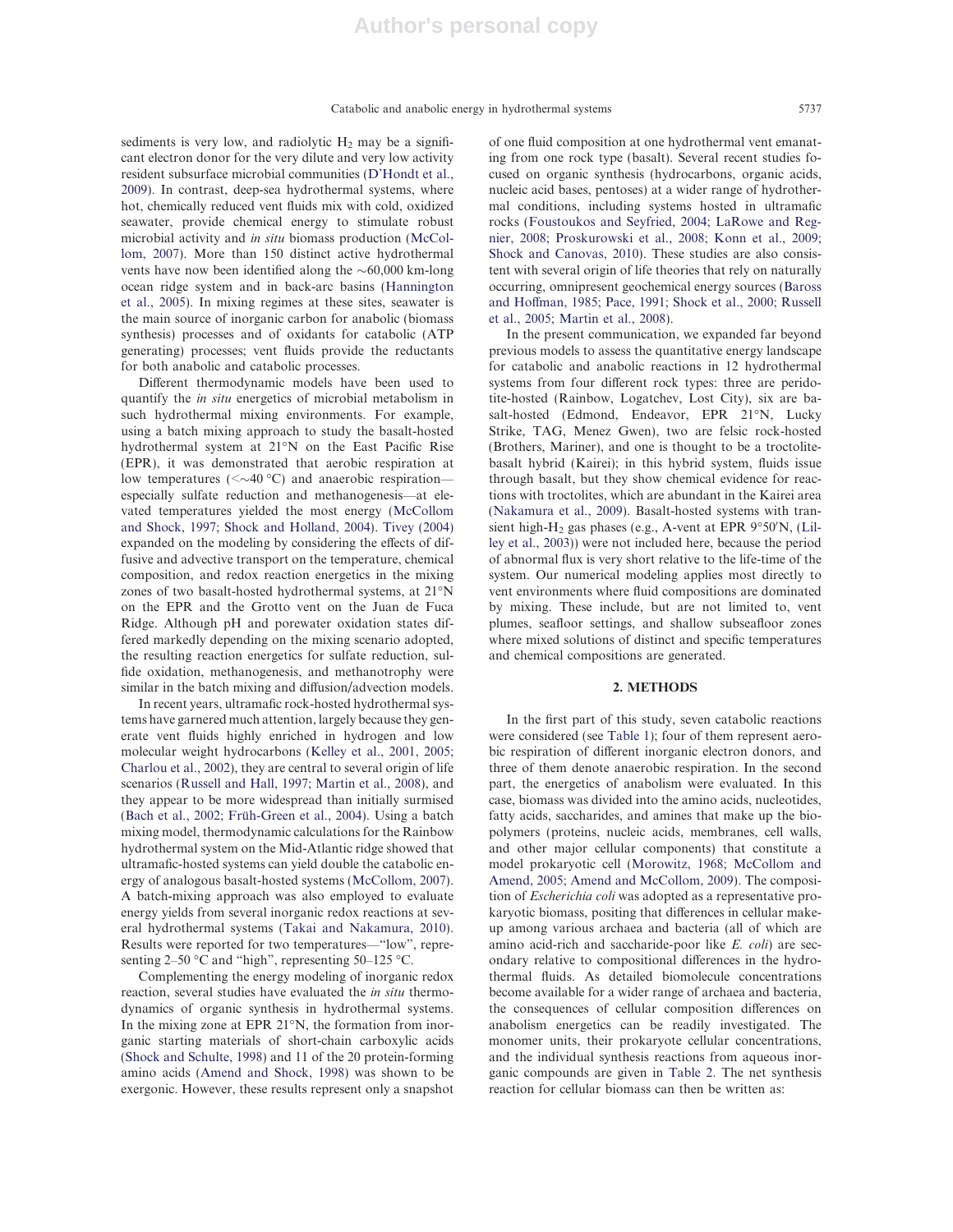| Table 1                              |                                                           |
|--------------------------------------|-----------------------------------------------------------|
| Inorganic redox reactions.           |                                                           |
| Aerobic sulfide oxidation            | $H_2S + 2O_2 \rightarrow SO_4^{2-} + 2H^+$                |
| Aerobic methane oxidation            | $CH4 + 2O2 \rightarrow CO2 + 2H2O$                        |
| Aerobic iron oxidation               | $4Fe^{2+} + O_2 + 10H_2O \rightarrow 4Fe(OH)_3 + 8H^+$    |
| Aerobic hydrogen oxidation           | $2H_2 + O_2 \rightarrow 2H_2O$                            |
| Hydrogenotrophic sulfate reduction   | $4H_2 + SO_4^{2-} + 2H^+ \rightarrow H_2S + 4H_2O$        |
| Hydrogenotrophic methanogenesis      | $4H_2 + CO_2 \rightarrow CH_4 + 2H_2O$                    |
| Anaerobic oxidation of methane (AOM) | $CH_4 + SO_4^{2-} + 2H^+ \rightarrow CO_2 + H_2S + 2H_2O$ |

All compounds are in the aqueous phase, except  $Fe(OH)$ <sub>3</sub> which represents the mineral ferrihydrite.

 $a\text{CO}_2 + b\text{NH}_4^+ + c\text{H}_2\text{S} + d\text{HPO}_4^{2-} + e\text{H}_2 + f\text{H}^+$ 

 $\rightarrow u$ Alanine + vAMP<sup>2-</sup> + wPalmitate + xGlucose

 $+ y$ Putrescine  $+ \ldots + zH_2O$ ,

where the reaction products represent the aforementioned monomer building blocks.

The compositions of the mixed hydrothermal solutions were calculated from those of the end-member vent fluids and seawater (Table 3) using the REACT module in the computer code Geochemist's Workbench<sup>7M</sup>. The reaction path mimics the incremental titration of small aliquots of hot vent fluid into cold seawater, reevaluating the chemical speciation of the mixed solution at each step. Minerals were not allowed to precipitate during mixing. Note that permitting mineral precipitation would slightly lower the amounts of energy in the iron and sulfide oxidation reactions. However, as previously shown (McCollom, 2000), the redox energy would still be available, but now transferred to reactions involving solid forms of iron and sulfide. As is standard practice, redox reactions were prohibited, while acid–base reactions were allowed to equilibrate. The temperatures of the calculated mixed solutions were taken to scale linearly with the temperatures of the end-members; differences in heat capacities between seawater and vent fluid only lead to minimal deviation from this linear trend.

Values of Gibbs energy  $(\Delta G_r)$  for the catabolic and anabolic reactions were computed with the relation

 $\Delta G_r = \Delta G_r^{\circ} + RT \ln Q_r,$ 

where  $\Delta G_r^{\circ}$  denotes the standard Gibbs energy of reaction, R and T represent the gas constant and temperature in Kelvin, respectively, and  $Q_r$  stands for the activity product of reaction r, which is evaluated with the relation

$$
Q_r=\prod a_i^{\nu_{i,r}},
$$

where  $a_i$  denotes the activity of species i raised to the stoichiometric reaction coefficient  $v_{i,r}$ . The Q-term accounts for the chemical compositions of the mixed hydrothermal solutions and the intracellular concentrations of the biomass building blocks. Values of  $\Delta G_r^{\circ}$  were calculated at 50 MPa and the temperatures of interest with the computer code SUPCRT92 (Johnson et al., 1992), which relies on the relation

$$
\Delta G_r^{\circ} = \sum v_{i,r} \Delta G_i^{\circ},
$$

where  $\Delta G_i^{\circ}$  represents the apparent standard Gibbs energy of formation of the  $i<sup>th</sup>$  species in reaction r. Values of

 $\Delta G_i^{\circ}$  for the aqueous species and minerals used in the catabolic and anabolic reactions were computed with the revised Helgeson–Kirkham–Flowers (HKF) equations of state (Helgeson et al., 1978, 1981; Shock and Helgeson, 1988,1990; Tanger and Helgeson, 1988; Shock et al., 1989, 1992), with additional internally consistent thermodynamic data from several different regression analyses (Amend and Plyasunov, 2001; Dick et al., 2006; LaRowe and Helgeson, 2006; Amend and McCollom, 2009). We used the B-dot equation for calculations of activity coefficients of dissolved inorganic species with B-dot and extended Debye–Hückel parameters, as well as hard core diameters, from a recent compilation (Wolery, 2004). Dissolved neutral species were assigned an activity coefficient of 1.0, except nonpolar dissolved gases, for which  $CO<sub>2</sub>$ activity coefficients (Drummond, 1981) were used. For all biomolecules, an activity of  $10^{-12}$  was assumed (McCollom and Amend, 2005). The respective differences in values of  $\Delta G_r^{\circ}$  due to the corresponding differences in pressure between 50 MPa and in situ values are relatively minimal. Note also that for all anabolic reactions, the resulting estimates of reaction energetics refer only to the net energetic change between the inorganic precursors and the resulting biomolecule, and do not include the additional energetic costs imposed by the inevitable inefficiencies of biochemical pathways. A discussion on the impact of these inefficiencies on the overall energetic costs of biomass synthesis can be found in McCollom and Amend (2005).

The general calculation procedure is as follows: (1) Speciating the measured hydrothermal fluid composition at 25 °C, using reported pH values at this temperature.  $(2)$ Determining the in situ pH by 'heating' (through modeling) this fluid to the *in situ* temperature, while allowing all acidbase reactions to equilibrate in the computations. (3) Mixing this re-speciated fluid with seawater, suppressing redoxreactions and allowing acid–base reactions to equilibrate. (This approach is reasonable, because acid–base reactions equilibrate at the time scales of mixing, but redox reactions do not.) (4) Using the activities of relevant species to calculate the Gibbs energies as described above.

The amount of energy available from catabolic reactions as a function of temperature (or, equivalently, mixing ratio) were calculated by multiplying the calculated Gibbs energy for the reaction at each temperature by the concentration of reactants in the mixed fluid, taking into account the stoichiometry of the reaction and the reactant that is present in limiting supply, and then multiplying by the total amount of mixed fluid at that temperature (McCollom and Shock,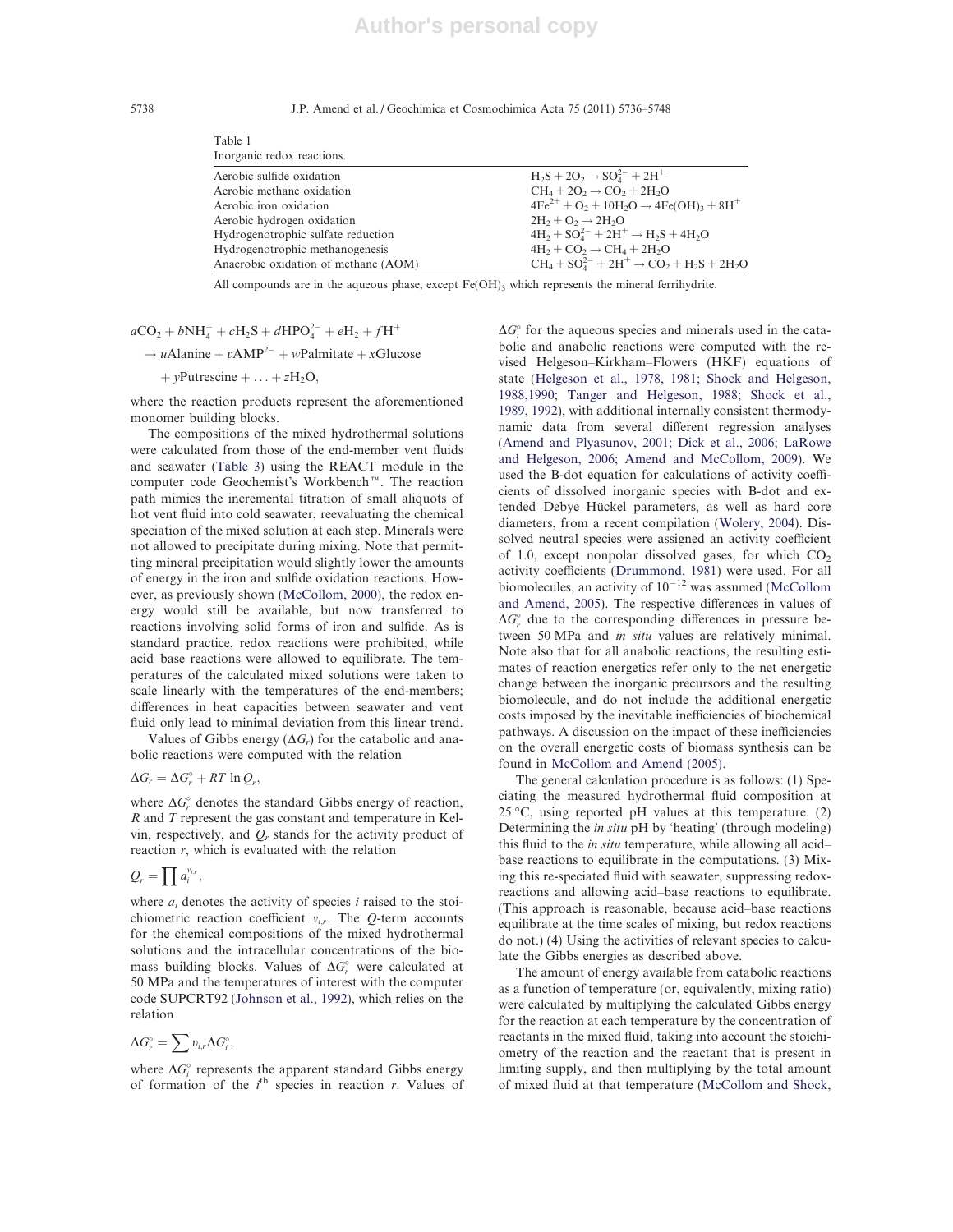Table 2 Biomass composition and synthesis reactions.

| Biomass monomer           | Amount <sup>a</sup> $(mg/g)$ | Biomass synthesis reaction                                                         |
|---------------------------|------------------------------|------------------------------------------------------------------------------------|
| Alanine                   | 48.4                         | $3CO_2 + NH_4^+ + 6H_2 = C_3H_7NO_2 + 4H_2O + H^+$                                 |
| $Arginine^+$              | 49.0                         | $6CO_2 + 4NH_4^+ + 11H_2 = C_6H_{15}N_4O_2^+ + 10H_2O + 3H^+$                      |
| Asparagine                | 30.3                         | $4CO_2 + 2NH_4^+ + 6H_2 = C_4H_8N_2O_3 + 5H_2O + 2H^+$                             |
| Aspartate                 | 30.5                         | $4CO_2 + NH_4^+ + 6H_2 = C_4H_6NO_4^- + 4H_2O + 2H^+$                              |
| Cysteine                  | 10.5                         | $3CO_2 + NH_4^+ + H_2S + 5H_2 = C_3H_7NO_2S + 4H_2O + H^+$                         |
| Glutamate                 | 40.8                         | $5CO_2 + NH_4^+ + 9H_2 = C_5H_8NO_4^- + 6H_2O + 2H^+$                              |
| Glutamine                 | 36.5                         | $5CO_2 + 2NH_4^+ + 9H_2 = C_5H_{10}N_2O_3 + 7H_2O + 2H^+$                          |
| Glycine                   | 43.7                         | $2CO_2 + NH_4^+ + 3H_2 = C_2H_5NO_2 + 2H_2O + H^+$                                 |
| Histidine                 | 14.0                         | $6CO_2 + 3NH_4^+ + 10H_2 = C_6H_9N_3O_2 + 10H_2O + 3H^+$                           |
| Isoleucine                | 36.2                         | $6CO_2 + NH_4^+ + 15H_2 = C_6H_{13}NO_2 + 10H_2O + H^+$                            |
| Leucine                   | 56.1                         | $6CO_2 + NH_4^+ + 15H_2 = C_6H_{13}NO_2 + 10H_2O + H^+$                            |
| $Lysine^+$                | 47.7                         | $6CO_2 + 2NH_4^+ + 14H_2 = C_6H_{15}N_2O_2^+ + 10H_2O + H^+$                       |
| Methionine                | 21.8                         | $5CO_2 + NH_4^+ + H_2S + 11H_2 = C_5H_{11}NO_2S + 8H_2O + H^+$                     |
| Phenylalanine             | 29.1                         | $9CO_2 + NH_4^+ + 20H_2 = C_9H_{11}NO_2 + 16H_2O + H^+$                            |
| Proline                   | 24.2                         | $5CO_2 + NH_4^+ + 11H_2 = C_5H_9NO_2 + 8H_2O + H^+$                                |
| Serine                    | 21.5                         | $3CO_2 + NH_4^+ + 5H_2 = C_3H_7NO_3 + 3H_2O + H^+$                                 |
| Threonine                 | 28.7                         | $4CO_2 + NH_4^+ + 8H_2 = C_4H_9NO_3 + 5H_2O + H^+$                                 |
| Tryptophan                | 11.0                         | $11CO_2 + 2NH_4^+ + 23H_2 = C_{11}H_{12}N_2O_2 + 20H_2O + 2H^+$                    |
| Tyrosine                  | 23.7                         | $9CO_2 + NH_4^+ + 19H_2 = C_9H_{11}NO_3 + 15H_2O + H^+$                            |
| Valine                    | 47.1                         | $5CO_2 + NH_4^+ + 12H_2 = C_5H_{11}NO_2 + 8H_2O + H^+$                             |
| $\mathrm{AMP}^{2-}$       | 57.3                         | $10CO_2 + 5NH_4^+ + HPO_4^{2-} + 15H_2 = C_{10}H_{12}N_5O_7P^{2-} + 17H_2O + 5H^+$ |
| ${\rm GMP}^{2-}$          | 73.3                         | $10CO_2 + 5NH_4^+ + HPO_4^{2-} + 14H_2 = C_{10}H_{12}N_5O_8P^{2-} + 16H_2O + 5H^+$ |
| $\mathrm{CMP}^{2-}$       | 45.5                         | $9CO_2 + 3NH_4^+ + HPO_4^{2-} + 15H_2 = C_9H_{12}N_3O_8P^{2-} + 14H_2O + 3H^+$     |
| $UMP^{2-}$                | 43.8                         | $9CO_2 + 2NH_4^+ + HPO_4^{2-} + 15H_2 = C_9H_{11}N_2O_9P^{2-} + 13H_2O + 2H^+$     |
| $dAMP^{2-}$               | 8.1                          | $10CO_2 + 5NH_4^+ + HPO_4^{2-} + 16H_2 = C_{10}H_{12}N_5O_6P^{2-} + 18H_2O + 5H^+$ |
| $dGMP^{2-}$               | 8.8                          | $10CO_2 + 5NH_4^+ + HPO_4^{2-} + 15H_2 = C_{10}H_{12}N_5O_7P^{2-} + 17H_2O + 5H^+$ |
| dCMP <sup>2</sup>         | 8.8                          | $9CO_2 + 3NH_4^+ + HPO_4^{2-} + 16H_2 = C_9H_{12}N_3O_7P^{2-} + 15H_2O + 3H^+$     |
| $dTMP^2$                  | 7.9                          | $10CO_2 + 2NH_4^+ + HPO_4^{2-} + 19H_2 = C_{10}H_{13}N_2O_8P^{2-} + 16H_2O + 2H^+$ |
| Palmitate                 | 28.5                         | $16CO_2 + 46H_2 = C_{16}H_{31}O_2 + 30H_2O + H^+$                                  |
| Oleate                    | 17.5                         | $18CO_2 + 51H_2 = C_{18}H_{33}O_2 + 34H_2O + H^+$                                  |
| Palmitoleate              | 21.7                         | $16CO_2 + 45H_2 = C_{16}H_{29}O_2 + 30H_2O + H^+$                                  |
| Myristate                 | 3.8                          | $14CO_2 + 40H_2 = C_{14}H_{27}O_2 + 26H_2O + H^+$                                  |
| $\beta$ -Hydroxymyristate | 8.2                          | $14CO_2 + 39H_2 = C_{14}H_{27}O_2 + 25H_2O + H^+$                                  |
| Glycerol                  | 15.3                         | $3CO_2 + 7H_2 = C_3H_8O_3 + 3H_2O$                                                 |
| Glucose                   | 4.5                          | $6CO_2 + 12H_2 = C_6H_{12}O_6 + 6H_2O$                                             |
| Heptose                   | 5.3                          | $7CO_2 + 14H_2 = C_7H_{14}O_7 + 7H_2O$                                             |
| Galactose                 | 1.5                          | $6CO_2 + 12H_2 = C_6H_{12}O_6 + 6H_2O$                                             |
| Rhamnose                  | 1.4                          | $6CO_2 + 13H_2 = C_6H_{12}O_5 + 7H_2O$                                             |
| Glucoseamine              | 3.0                          | $6CO_2 + NH_4^+ + 12H_2 = C_6H_{13}NO_5 + 7H_2O + H^+$                             |
| N-Acetylglucoseamine      | 8.0                          | $8CO_2 + NH_4^+ + 16H_2 = C_8H_15NO_6 + 10H_2O + H^+$                              |
| N-Acetylmuramic acid      | 8.1                          | $11CO_2 + NH_4^+ + 22H_2 = C_{11}H_{19}NO_8 + 14H_2O + H^+$                        |
| Ethanolamine              | 8.0                          | $2CO_2 + NH_4^+ + 5H_2 = C_2H_7NO + 3H_2O + H^+$                                   |
| Diaminopimelic acid       | 5.3                          | $7CO_2 + 2NH_4^+ + 14H_2 = C_7H_{14}N_2O_4 + 10H_2O + 2H^+$                        |
| Putrescine                | 3.0                          | $4CO_2 + 2NH_4^+ + 11H_2 = C_4H_{12}N_2 + 8H_2O + 2H^+$                            |
| Spermidine                | 1.0                          | $7CO_2 + 3NH_4^+ + 19H_2 = C_7H_{19}N_3 + 14H_2O + 3H^+$                           |
|                           |                              |                                                                                    |

<sup>a</sup> Amount of each monomer per g dry weight of cells, based on the composition of *Escherichia coli* given by (Battley, 1991).

1997; McCollom, 2007). The first step in this calculation yields the available energy per kg mixed fluid, while the second yields the energy available per kg of pure hydrothermal vent fluid.

## 3. GEOLOGIC SETTING

The 12 deep-sea hydrothermal systems considered in this study are hosted in four different rock types and are geographically distributed across the three major oceans (Fig. 1). An overview of the geologic settings and principal characteristics of venting in these hydrothermal areas are given in Table 4.

## 3.1. Peridotite-hosted systems

Three sites are hosted in mantle peridotite—Rainbow, Logatchev, and Lost City. Rainbow and Logatchev are high-temperature (350–365 °C) black smoker deposits with high concentrations of metals (e.g., 2-24 mM Fe), H<sub>2</sub>  $(12-19 \text{ mM})$ , and CH<sub>4</sub> ( $>2 \text{ mM}$ ) (Charlou et al., 2002; Schmidt et al., 2007). Rainbow is located near a nontrans-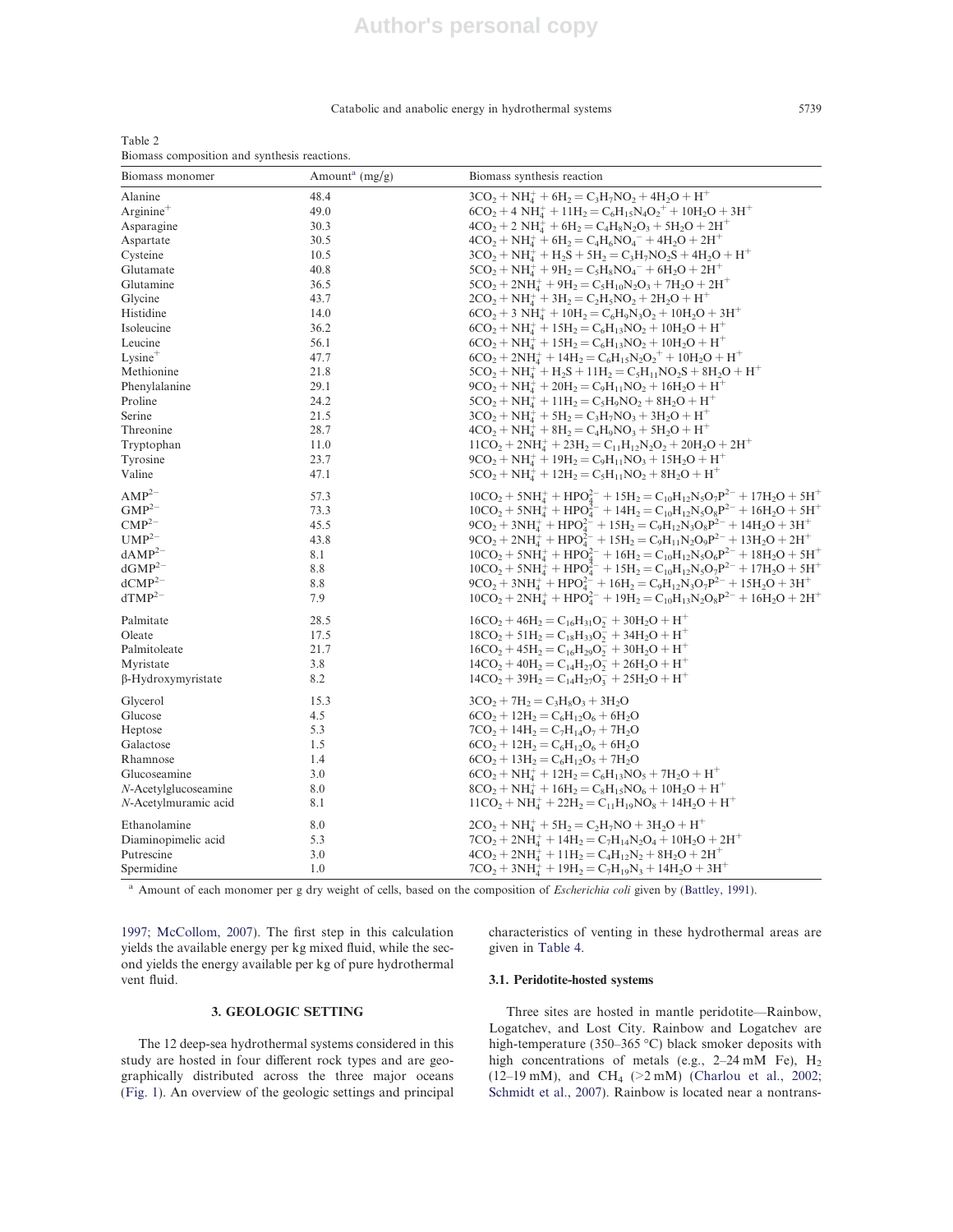| Chemical composition of vent fluids and seawater used in this study. |           |                 |      |       |           |       |                    |          |                  |                 |          |                |                          |                 |          |
|----------------------------------------------------------------------|-----------|-----------------|------|-------|-----------|-------|--------------------|----------|------------------|-----------------|----------|----------------|--------------------------|-----------------|----------|
| Vent Site                                                            | Rock type | $T (^{\circ}C)$ | pH   | $Na+$ | $Ca^{2+}$ | $K^+$ | $\mathrm{Fe}^{2+}$ | $Cl^{-}$ | SiO <sub>2</sub> | CH <sub>4</sub> | $H_{2}S$ | H <sub>2</sub> | $\Sigma$ CO <sub>2</sub> | NH <sub>4</sub> | Refs.    |
| Rainbow                                                              | P         | 365             | 2.8  | 553   | 66.6      | 20.4  | 24.05              | 750      | 6.9              | 2.5             | 1.2      | 16             | 16                       | 0.1             | $1 - 3$  |
| Logatchev                                                            | P         | 350             | 3.3  | 438   | 28        | 22    | 2.5                | 515      | 8.2              | 2.1             | 0.65     | 12             | 10.1                     | 0.1             | 1,2      |
| Lost City                                                            | P         | 140             | 9    | 607   | 20        | 10    | ND.                | 650      | 0.01             | 2               | 0.1      | 16             | 0.01                     | 0.1             | 4,5      |
| Kairei                                                               | T/B       | 365             | 3.44 | 528   | 31.3      | 15.2  | 6.01               | 620      | 16.7             | 0.17            | 3.93     | 7.89           | 4.76                     | 17.1            | 6        |
| Edmond                                                               | в         | 382             | 3.13 | 721   | 63.4      | 44.2  | 13.9               | 927      | 20.8             | 0.29            | 4.81     | 0.14           | 7.19                     | 39.6            | 6        |
| Endeavor                                                             | B         | 347             | 4    | 352   | 33        | 24.6  | 0.9                | 426      | 14               | 1.6             | 7.4      | 0.33           | 53                       | 503             | 7,8      |
| EPR $21°N$                                                           | B         | 350             | 4.3  | 432   | 15.6      | 23.2  | 1.66               | 490      | 17.6             | 0.07            | 7.3      | 1.7            | 5.72                     | 0.1             | $9 - 11$ |
| Lucky Strike                                                         | B         | 320             | 3.65 | 390   | 35.6      | 23.4  | 0.31               | 465      | 14.4             | 0.52            | 2.7      | 0.21           | 24.2                     | 0.1             | 12       |
| <b>TAG</b>                                                           | B         | 360             | 3.1  | 584   | 26        | 18    | 1.64               | 659      | 22               | 0.12            | 3.5      | 0.26           | 3.1                      | 0.1             | 1,3,13   |
| Menez Gwen                                                           | B         | 280             | 4.2  | 315   | 31.6      | 22.9  | 0.03               | 374      | 10               | 1.4             | 1.6      | 0.04           | 21.7                     | 0.1             | 1,12     |
| <b>Brothers</b>                                                      | F         | 290             | 2.8  | 369   | 33.7      | 48.8  | 4.2                | 502      | 12.4             | 6.8             | 7.86     | 0.02           | 35.5                     | 8.88            | 14,15    |
| Mariner                                                              | F         | 279             | 2.66 | 387   | 40.6      | 26.4  | 11.1               | 531      | 15.6             | 7.8             | 9.7      | 0.04           | 69.6                     | 0.1             | 15       |
| Seawater                                                             |           | 2               | 7.8  | 441   | 10.7      | 9.8   | 0.00               | 550      | 0.13             |                 |          |                |                          | 0.0             | 1,16     |

All concentrations are millimolal (mm), except CH<sub>4</sub> at Brothers and Mariner and NH<sub>4</sub><sup>+</sup> at all sites, which are micromolal (µm). Values of pH are for 25 °C. Rock types are peridotite (P), troctolite-basalt hybrid (T/B), basalt (B), and felsic (F). Seawater composition also includes 27.9 mm  $\text{SO}_4^{2-}$ , 0.2 mm  $\text{O}_2$ , and 2.2 mm  $\text{CO}_2$  (Charlou et al., 2002). ND denotes 'not determined'. References are 1: (Charlou et al., 1998), 2: (Charlou et al., 2002), 3: (Douville et al., 2002), 4: (Kelley et al., 2005), 5: (Proskurowski et al., 2006), 6: (Gallant and Von Damm, 2006), 7: (Seewald et al., 2003), 8: (Seyfried et al., 2003), 9: (Von Damm, 1990), 10: (Von Damm et al., 1985), 11: (Welhan and Craig, 1983), 12: (Charlou et al., 2000), 13: (Charlou et al., 1996), 14: (Takai et al., 2009), 15: (Takai et al., 2008), 16: (McCollom, 2007).



Fig. 1. Tectonic setting of the 12 deep-sea hydrothermal systems considered in the numerical modeling.

form discontinuity and bound to normal faults; Logatchev is situated 7 km east of the rift valley floor on the slope of a detachment fault (German and Parson, 1998; Schroeder et al., 2007). At both locations, mantle peridotite is the principle host lithology, but gabbroic rocks and sparse basalt are also observed in the vicinity of the vent sites (Marques et al., 2006; Petersen et al., 2009). Venting at Rainbow takes place through several groups of extremely active and large black smokers. At Logatchev on the other hand, smoking craters with or without small, fragile sulfide chimneys at the crater rim are typical. The third site—Lost City—is hosted in a diverse suite of mafic and ultramafic rocks that crop out on the cliffs immediately below the edge of the scarp marking the southern termination of the Atlantis Massif (Kelley et al., 2001; Früh-Green et al., 2003; Boschi et al., 2006; Delacour et al., 2008). Alkaline fluids (pH 9–11) vent at temperatures up to 90  $\degree$ C through carbonate-brucite chimneys that are up to 60 m tall (Kelley and Früh-Green, 2001; Kelley et al., 2005). Hydrogen and

methane concentrations are elevated relative to seawater  $(1-2 \text{ mM } CH_4 \text{ and up to } 16 \text{ mM } H_2$  (Kelley et al., 2005; Proskurowski et al., 2006). Lost City fluids also show evidence for abiogenic production of several low molecular weight organic molecules, including ethane, propane, formate, and acetate (Proskurowski et al., 2008; Lang et al., 2010). Although the fluid temperature at Lost City is lower than that at Rainbow and Logatchev, high  $H<sub>2</sub>$  concentrations are typical at all peridotite-hosted systems.

#### 3.2. Basalt-hosted systems

Six sites considered here occur in basalt. Of these, three (the OBS site at 21°N on the East Pacific Rise, the Edmond site on the Central Indian Ridge, and the TAG site on the Mid-Atlantic Ridge) represent typical mid-ocean ridge basalt-hosted sites that are situated in an axial rift system one on the valley floor (EPR 21°N), one on the rift valley wall (Edmond), and one on top of a rift-bounding fault

Table 3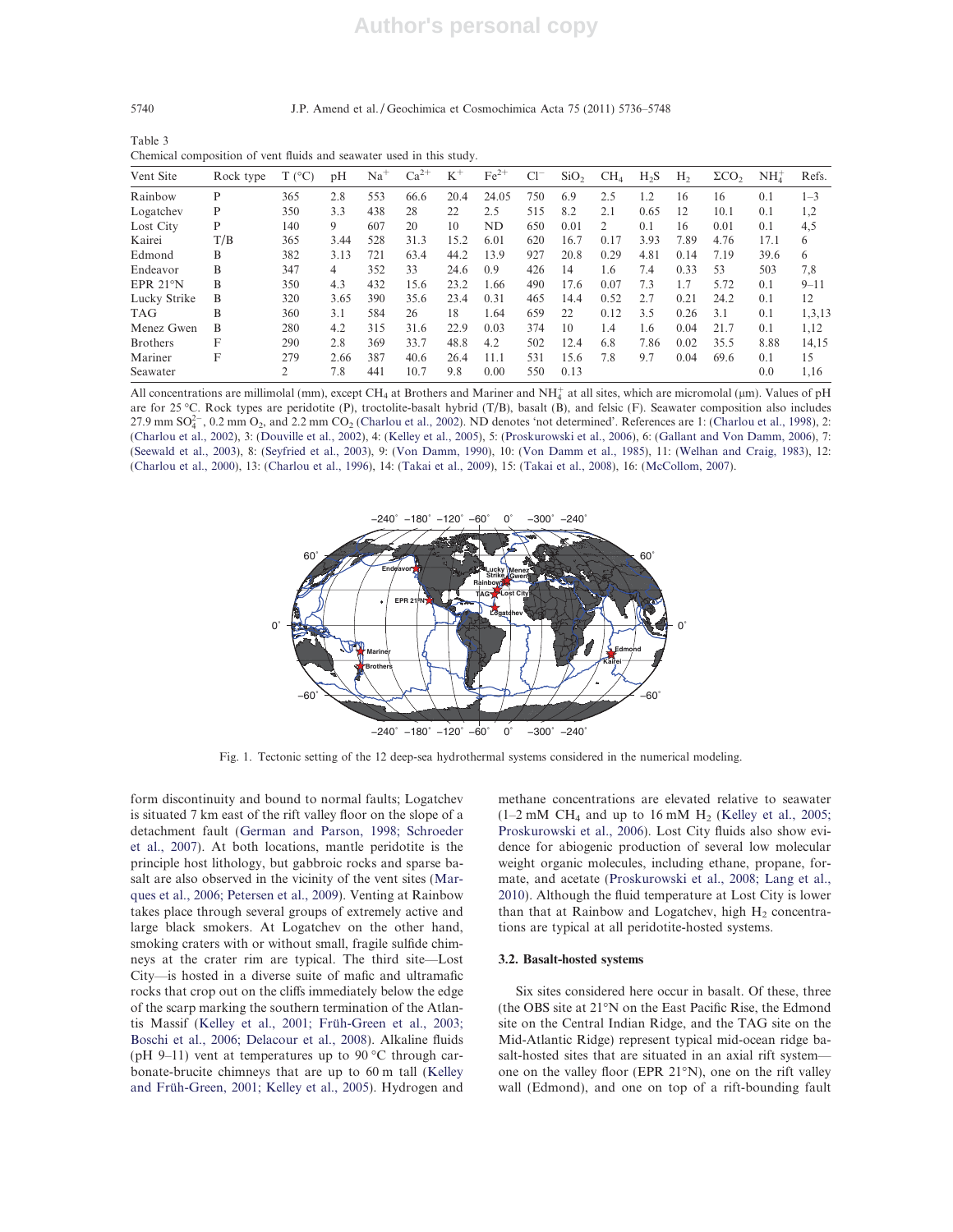| Vent site<br>Location                      |                                                     | (m)  | Depth Host rock                                                              | Setting                                                                                        | Hydrothermal venting                                                                                                        |  |  |  |
|--------------------------------------------|-----------------------------------------------------|------|------------------------------------------------------------------------------|------------------------------------------------------------------------------------------------|-----------------------------------------------------------------------------------------------------------------------------|--|--|--|
| Rainbow                                    | $36^\circ 13N$<br>$33^\circ 54W$                    | 2300 | Mantle peridotite with<br>minor gabbroic rocks and<br>basalt                 | South of Azores; in non-<br>transform offset, bound to<br>normal fault                         | Black smokers, $T < 365$ °C, pH $\sim$ 3,<br>little sediment                                                                |  |  |  |
| Logatchev                                  | $14^{\circ}45N$<br>44°58 <sup>W</sup>               | 3000 | Ultramafic/mafic, 20-40%<br>gabbro intruded in residual<br>mantle peridotite | South of 15°20'N Fracture Zone;<br>in mega-breccia on a detachment<br>fault                    | Black smokers, $T \le 360$ °C, pH $\sim$ 3,<br>little sediment                                                              |  |  |  |
| Lost City                                  | $30^{\circ}0\overset{\circ}{7}N$<br>$42^{\circ}07W$ | 750  | Mantle peridotite                                                            | At the summit of the Atlantis<br>Massif; an outside corner high of<br>the 30°N Fracture Zone   | Clear fluids, $T > 110$ °C, pH $\sim 11$ ,<br>carbonate-brucite chimneys, micritic<br>carbonate sediment                    |  |  |  |
| Kairei                                     | $25^{\circ}19S$<br>$70^{\circ}02E$                  | 2450 | Tholeiite/troctolite                                                         | North of Rodriguez Triple<br>Junction (RTJ); on eastern<br>shoulder of rift valley             | Black smokers, $T \le 360$ °C, pH $\sim$ 3.5,<br>little sediment, troctolite in recharge<br>zone?                           |  |  |  |
| Edmond                                     | $23^{\circ}52S$<br>$69^{\circ}35E$                  | 3300 | Tholeiite                                                                    | At northern tip of the third ridge<br>segment north of the RTJ, on<br>western rift valley wall | Black smokers, $T < 382$ °C, pH $\sim$ 3,<br>little sediment, bacterial mats                                                |  |  |  |
| Endeavour                                  | $47^{\circ}57N$<br>$129^\circ 05W$                  | 2200 | Tholeiite/sediment                                                           | Mid-segment of Endeavour<br>Ridge; at base of western rift<br>valley wall                      | Black smokers, $T \leq 375$ °C, pH $\sim 4$ ,<br>sediment influence inferred from<br>elevated $CH_4$ and $NH_4^+$ of fluids |  |  |  |
| East Pacific<br>Rise (EPR)<br>21°N         | $20^{\circ}52N$<br>$109^\circ 06W$                  | 2600 | Tholeiite                                                                    | In small rift valley above eruptive<br>fissures                                                | Black smokers, $T \le 350$ °C, pH $\sim$ 3.5,<br>little sediment                                                            |  |  |  |
| Lucky Strike                               | $37^\circ 17N$<br>$32^{\circ}16W$                   | 1700 | Tholeiite/alkali basalt                                                      | South of Azores; At fringe of lava<br>lake in summit caldera of a ridge<br>centered seamount   | Black smokers, $T < 328$ °C, pH $\sim$ 4,<br>little sediment                                                                |  |  |  |
| Trans-<br>Atlantic<br>Geotraverse<br>(TAG) | $26^{\circ}08N$<br>44°49 <sup>W</sup>               | 3670 | Tholeiite                                                                    | On eastern shoulder of rift valley<br>wall, bound to faults                                    | Black smokers, $T \leq 365$ °C, pH $\sim$ 4,<br>large sulfide mound                                                         |  |  |  |
| Menez Gwen                                 | $37^\circ 50N$<br>$31°31$ W                         | 850  | Tholeiite/alkali basalt                                                      | South of Azores; in volcanic<br>center in the central rift of a ridge<br>centered seamount     | Gray smokers, $T < 280$ °C, pH $\sim 4.5$ ,<br>silica-barite slabs sealing seafloor                                         |  |  |  |
| <b>Brothers</b>                            | $34°5$ 1S<br>179°03E                                | 1630 | Calc-alkaline dacite to<br>rhyodacite                                        | In caldera of a submarine island<br>arc volcano in the intraoceanic<br>Kermadec arc            | Black to gray smokers, $T < 290$ °C,<br>$pH \sim 2.8$                                                                       |  |  |  |
| Mariner                                    | $22^{\circ}10S$<br>176°36W                          | 1910 | Calc-alkaline basaltic<br>andesite to andesite                               | From crest of Valua Fa Ridge in<br>the Lau Basin; bound to fronts of<br>lava flows and domes   | Black to gray smokers, $T < 365$ °C,<br>$pH \sim 2.7$                                                                       |  |  |  |

Table 4

Summary of geologic settings and other general characteristics of the 12 hydrothermal vent sites considered in this study.

block (TAG) (Von Damm et al., 1985; Kleinrock and Humphris, 1996; Gallant and Von Damm, 2006). Similar rocks also host the fourth site, which is at the Endeavor hydrothermal field. However, the vent fluids there show clear evidence of contributions from buried sediments (Lilley et al., 1993). The last two sites—Lucky Strike and Menez Gwen south of the Azores platform—represent axial seamounts influenced by an area of enhanced melt production in the mantle (Parson et al., 2000). Both are developed in the summit areas of ridge-centered axial volcanoes and are tied to faults (bounding either a caldera or a graben), and both feature tholeitic and alkaline basaltic lavas (Langmuir et al., 1997; Marques et al., 2009).

#### 3.3. Felsic rock-hosted systems

Two sites (Brothers, Mariner) represent intraoceanic arc and associated backarc basin hydrothermal systems. The Brothers volcano in the Kermadec Arc is hosted in dacitic to rhyodacitic rocks (Haase et al., 2006), and fluids vent in different areas within a central caldera and associated volcanic cone (de Ronde et al., 2005). Fluid compositions used in this study are from the NW caldera site (Takai et al., 2009). The Mariner hydrothermal field is located at the crest of the Valu Fa Ridge in the Lau Basin and features rocks of basaltic to andesitic compositions with clear island-arc affinity (Pearce et al., 1994; Bach et al., 1998). The vents are located in three clusters between the fronts of lava flows and lava domes. The fluid chosen for this study is from the Crab Restaurant area, where temperatures up to  $279 \text{ °C}$  were recorded (Takai et al., 2008).

## 3.4. Troctolite-basalt hybrid

The Kairei hydrothermal field, located on the shoulder of the Central Indian Ridge 22 km north of the Rodriguez Triple Junction, is hosted in normal mid-ocean ridge basalt, but it is apparently affected by another lithology. The elevated  $H_2$  concentrations in the vent fluids (Gallant and Von Damm, 2006) can only be explained by interactions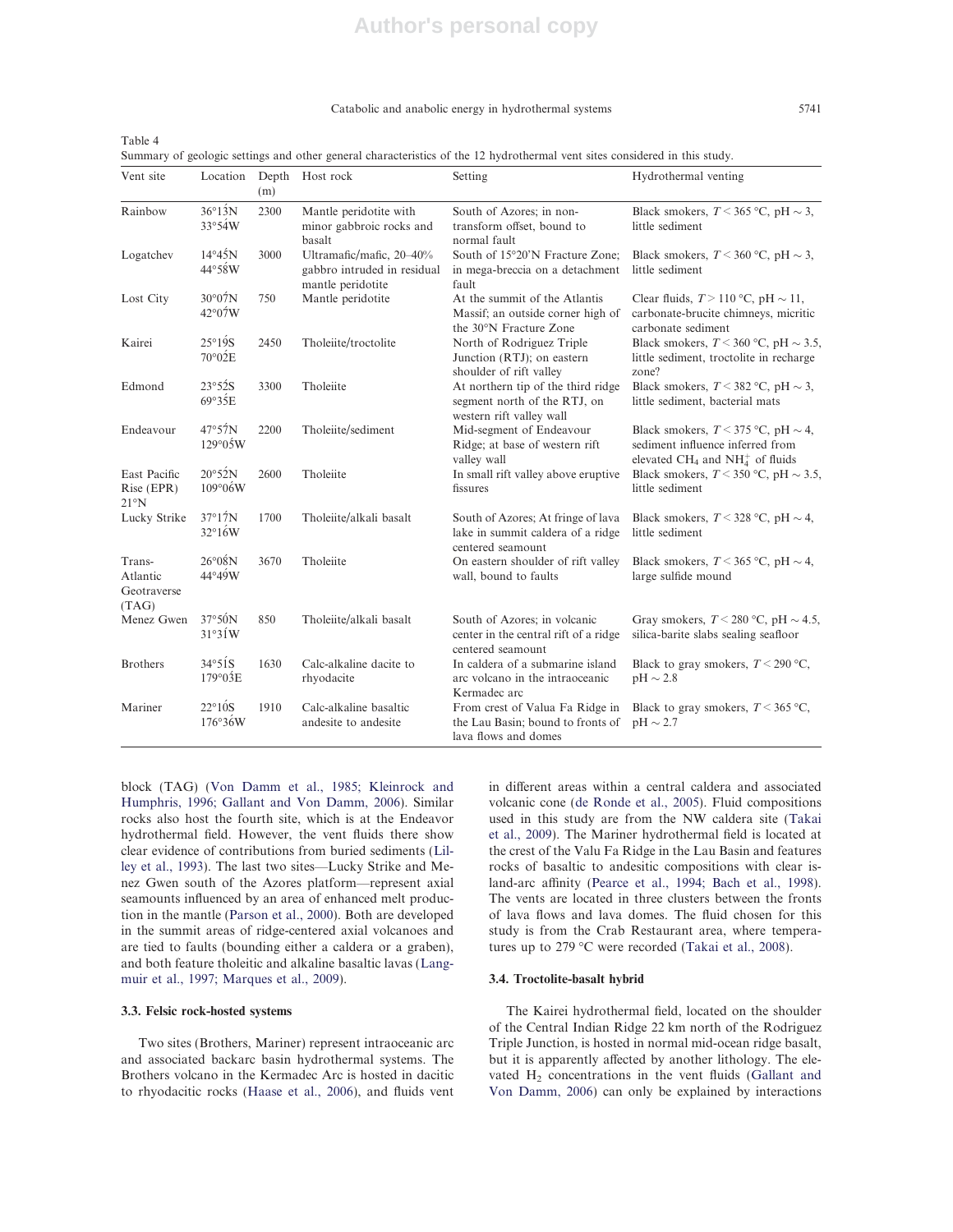with olivine-rich lithologies (Nakamura et al., 2009). Troctolites are abundant in outcrops surrounding the Kairei site, and it has been proposed that the circulating hydrothermal fluids encounter this olivine-plagioclase rock along their flow path (Nakamura et al., 2009).

## 4. RESULTS AND DISCUSSION

## 4.1. Catabolic reaction energetics

Reaction energetics for the seven net catabolic processes (Table 1) were evaluated for all 12 hydrothermal systems and plotted in Fig. 2 for two seawater:hydrothermal fluid (SW:HF) mixing ratios, representing 1% and 10% hydrothermal fluid in the binary mixtures. In the basalt-hosted and felsic rock-hosted systems, sulfide oxidation is clearly the dominant energy source at the low temperature scenario that corresponds to 1% HF input, accounting for up to  $\sim$ 95% of the available energy. In several of the hydrothermal systems, other reactions are also noteworthy and can yield moderate amounts of energy. For example, iron oxidation at Edmond and Mariner, hydrogen oxidation at EPR 21°N, and methane oxidation at Endeavor and Lucky Strike account for  $\sim$  5–20% of the total. One outlier is Menez Gwen, where methane oxidation yields slightly more energy than sulfide oxidation at 1% HF input. Modeling results at 10% HF show that sulfide oxidation accounts for approximately half of the available energy, with the other half deriving from a combination of methane, iron, and/ or hydrogen oxidation. See also in Fig. 2 that the anaerobic catabolisms (methanogenesis, sulfate reduction, AOM) are all energetically anemic at the basalt-hosted and felsic rockhosted sites at both SW:HF ratios considered.

The peridotite-hosted systems, on the other hand, are characterized by a much larger diversity of catabolic energy sources and by relatively low energy yields from sulfide oxidation. At 1% HF, hydrogen oxidation dominates the energy landscape, with 38–56% of the total yield, but other aerobic reactions (methane oxidation, 20–28%; iron oxidation, up to  $\sim$ 19%) and anaerobic reactions (sulfate reduction, 6–9%; methanogenesis, 5–7%) also yield demonstrable energy. In the mixed solutions with 10% HF, up to six of the seven considered reactions yield almost identical energy. For example, at Rainbow, sulfate reduction, methanogenesis, and the oxidation of sulfide, methane, iron, or hydrogen each yields 13–20% of the total. Note also, that even AOM is minimally exergonic in the peridotite-hosted systems, both at 1% and 10% HF.

The troctolite-basalt hybrid at Kairei appears to be intermediate between the basalt-hosted and ferric rockhosted systems on the one hand and the peridotite-hosted systems on the other. At both 1% and 10% HF, sulfide oxidation and hydrogen oxidation are the dominant chemolithotrophic energy sources, yielding 55–80% of the energy total. However, notable contributions also come from sulfate reduction  $(5-12\%)$ , methanogenesis  $(4-9\%)$ , and iron oxidation (7–17%).

To investigate the consequences of fluid composition over a much wider range of SW:HF ratios (and thus much broader temperature range), changes in reaction energetics

were evaluated for four hydrothermal systems, one example from each host rock type (Fig. 3). The total available energy in all four systems is greatest at low temperatures (and high SW:HF ratio), decreasing rapidly above  $\sim$ 10 °C. At Endeavor (basalt) and Mariner (felsic), the same catabolic processes (sulfide oxidation with lesser methane or iron oxidation) dominate over the entire temperature range investigated, yielding  $\sim 5.7$  and  $\sim 7.5$  kJ/kg vent fluid at low temperature and  $\langle \sim 1 \text{ kJ/kg}$  vent fluid above 25 °C from sulfide oxidation. At Rainbow (peridotite), however, a fundamental transformation in the energy landscape occurs with increasing temperature. Above  $\sim$ 45 °C, two anaerobic processes (sulfate reduction and methanogenesis) become more exergonic than their aerobic counterparts, despite the fact that oxic seawater still accounts for >80% of the mixed solution at  $45^{\circ}$ C. In fact, the energy yields from sulfate reduction and methanogensis remain relatively constant (near 0.5 kJ/kg vent fluid) over the entire range of temperature and SW:HF mixing ratio investigated. At Kairei (troctolite-basalt), the energy yields from all aerobic and anaerobic reactions (except AOM) converge with increasing temperature, reaching a similar low value  $(\sim 0.1 - 0.2 \text{ kJ/kg} \text{ vent fluid})$  above  $\sim 80 \text{ °C}$ .

The variability in geochemical energy sources among different vent systems (and at different temperatures within those systems), especially at the peridotite-hosted sites, may govern significant variations in metabolic and phylogenetic diversities of microbial communities that inhabit the different systems. Energy modeling can guide the exploration of these communities by predicting which catabolic strategies employed by archaeal and bacterial communities might dominate and which are likely to be rare. If catabolic energy availability dictates microbial community structure, mixing zones at Rainbow, for example, would be dominated by aerobes, especially hydrogen oxidizers, at low temperature sites, anaerobic sulfate reducers and methanogens at sites above  $\sim 60$  °C, and evenly distributed numbers of aerobes and anaerobes at intermediate temperatures of  $\sim$ 35–50 °C. Note also that based on our thermodynamic modeling, net catabolic energy yields are highest at temperatures where psychrophiles (organisms with optimum growth temperatures  $\leq 15 \degree C$ ) dominate; energy yields at temperatures suitable for mesophiles and thermophiles (organisms that grow at moderate and elevated temperatures) are significantly lower. It should be kept in mind, however, that energy requirements for organisms at different temperatures may also differ significantly (McCollom and Amend, 2005; Amend and McCollom, 2009).

#### 4.2. Anabolic reaction energetics

The focus is now shifted from catabolic to anabolic reaction energetics. The standard view of biological energy flow holds that catabolic processes drive the generation of ATP, which, when dephosphorylated, provides the energy needed to overcome thermodynamic barriers in anabolic processes. This, however, presupposes that all anabolic processes are endergonic, requiring external energy input to proceed. Our thermodynamic modeling demonstrates that under common geochemical conditions in deep-sea hydrothermal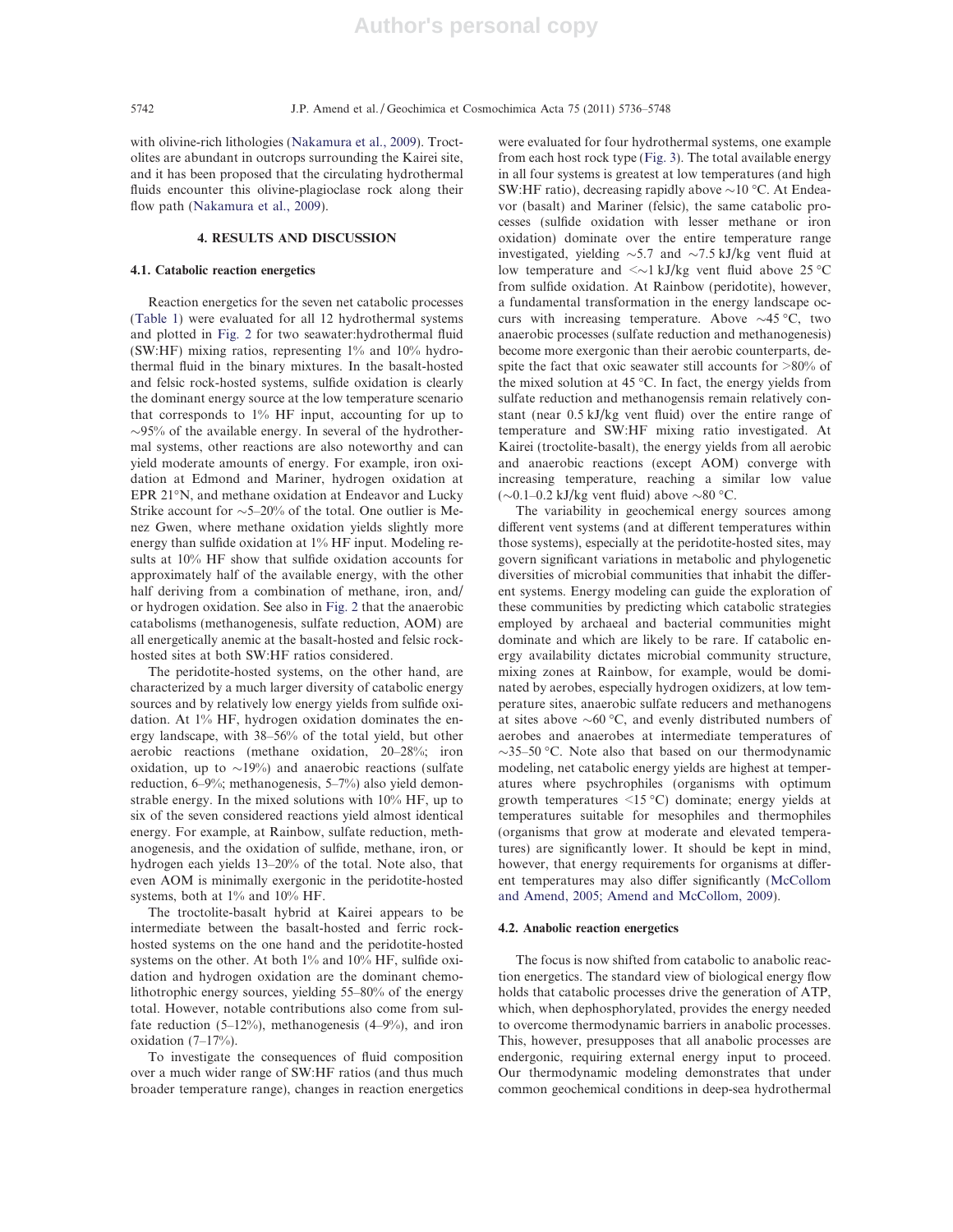

Fig. 2. Catabolic energies (in kJ per kg vent fluid) available from seven different redox reactions (see Table 1) in 12 hydrothermal systems hosted in peridotite, troctolite-basalt hybrid, basalt, and felsic rock. Values are computed at 1% and 10% hydrothermal fluid contribution to the mixed solutions.

systems, at least some biomass synthesis reactions can be accompanied by a net energy gain. Values of  $\Delta G_r$  for the synthesis of all the biomass monomers needed to construct a microbial cell are plotted in Fig. 4 for the most favorable temperatures (and batch mixing) conditions. Net anabolism at the peridotite-hosted sites (Rainbow, Logatchev, Lost City) and the troctolite-basalt hybrid (Kairei) are strongly exergonic, yielding approximately 700–870 J per g cell biomass. This energy yield may significantly reduce the total ATP requirement of growing cells or shunt the 'extra' ATP to drive thermodynamically unfavorable biomass synthesis, including polymerization reactions. At the basalthosted sites, however, the energetics of anabolism are much less favorable, ranging from a moderately exergonic -400 J at Endeavor to a moderately endergonic +250 J at Menez Gwen per g cell biomass synthesized. On average, the synthesis of all biomonomers needed for cell construction hovers near equilibrium ( $\Delta G = 0$ ) at the geochemically optimal conditions in basalt hydrothermal systems. Lastly, net anabolism is also endergonic at felsic rock-hosted Brothers and Mariner, requiring  $\sim$ 135–270 J per g dry cell mass.

Reaction energetics for biomass synthesis were also evaluated as a function of temperature (and SW:HF ratio) in four hydrothermal systems, one from each host rock type (Fig. 5). It can be seen that the energetics for total cell synthesis (black curves in Fig. 5) are exergonic at Rainbow (peridotite) and Kairei (troctolite-basalt), but endergonic at Mariner (felsic) over the entire temperature range investigated; at Endeavor (basalt), total cell biomass synthesis is exergonic below  $\sim$ 90 °C, and endergonic at higher temperature. The energy contributions from each family of monomer compounds (amino acids, nucleotides, fatty acids, saccharides, and amines) are positive for some, but negative

for others, and values of  $\Delta G_r$  differ substantially from site to site. However, for all monomer families (and for total cell),  $\Delta G_r$  decreases dramatically with increasing temperature from 2  $\rm{°C}$  (100% seawater), minimizing near 30  $\rm{°C}$ , before gradually increasing with increasing temperature and hydrothermal fluid contribution. In addition, the relative positions of the colored curves in Fig. 5 (representing the energetics of the different monomer families) are also similar among the four model systems. The synthesis of amino acids and fatty acids are, with one exception (amino acids at Mariner above  $\sim$  55 °C), thermodynamically the most favorable, followed by the synthesis of saccharides and amines, which are energetically nearly identical; the synthesis of nucleotides is thermodynamically the least favorable at each site and mixing regime. A focused analysis of Fig. 5 further reveals that the anabolic energy landscapes at Rainbow and Kairei are nearly identical—amino acid and fatty acid synthesis are both exergonic over the entire temperature range, with values of  $\Delta G$  down to approximately  $-700$  J and 300 J per g of cell biomass, respectively; the synthesis of saccharides and amines is near equilibrium ( $\Delta G = 0$ ) at all temperatures and SW:HF ratios considered, and that of nucleotides is endergonic, consuming a minimum of  $\sim$ 250 J per g. The energy landscape at Endeavor is qualitatively similar to those at Rainbow and Kairei, but the synthesis of amino acids and fatty acids is less favorable, with values of  $\Delta G$  minimizing near  $-450$  and  $-200$  J/g, respectively. Mariner is energetically the least favorable, with the synthesis of fatty acids and amino acids (at  $\sim$ 5–55 °C) only slightly exergonic, and that of nucleotides the most endergonic of all the anabolic processes considered.

Close scrutiny of the reaction energetics for both catabolic and anabolic processes underscores a clear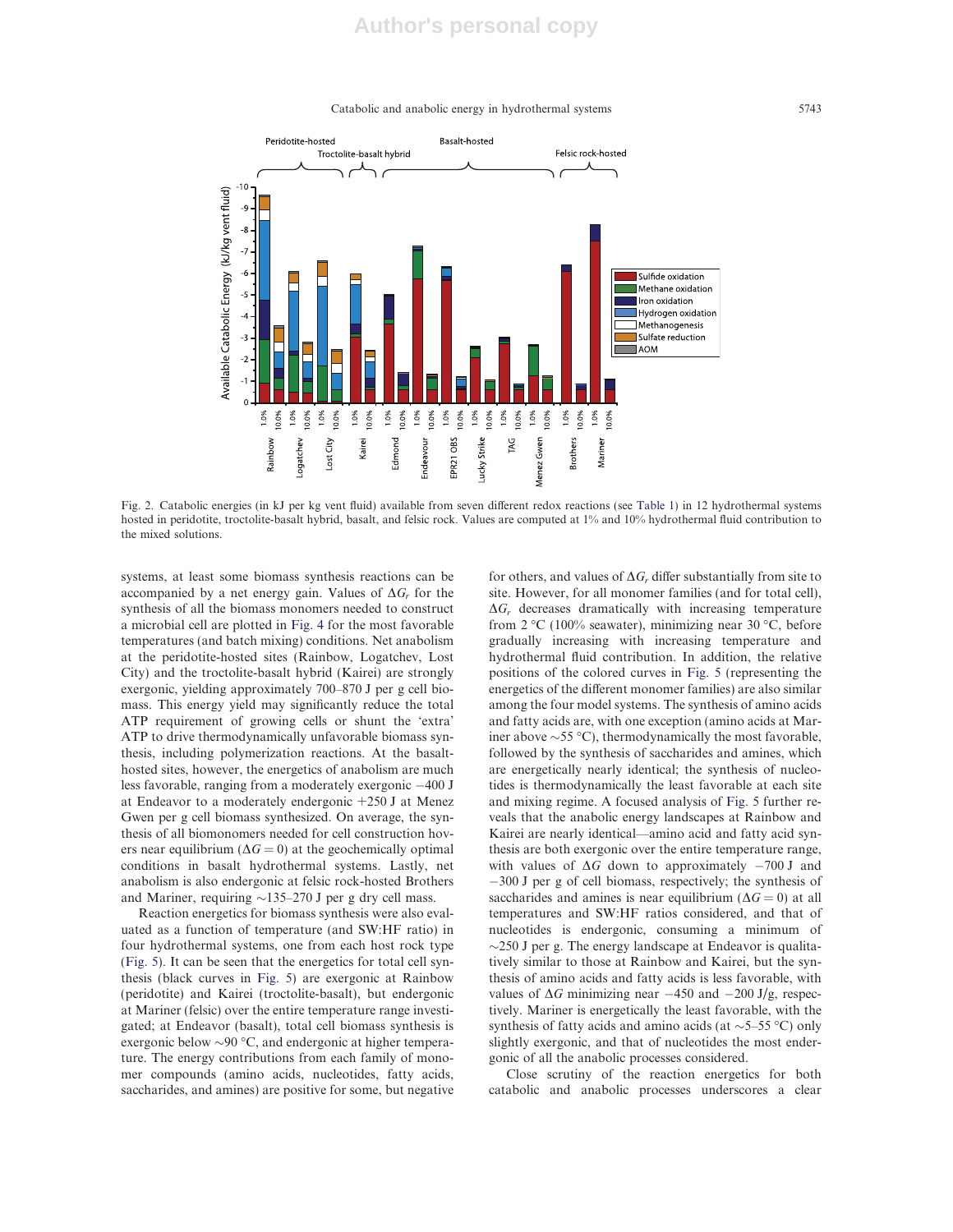

Fig. 3. Catabolic energies (in kJ per kg vent fluid) available from seven different redox reactions (see Table 1) as a function of temperature and seawater:hydrothermal fluid (SW:HF) mixing ratio in four different vent systems. The 1% and 10% hydrothermal fluid contribution to the mixed solutions are indicated for context. Owing to different vent fluid temperatures, the scales for the SW:HF mixing ratio are slightly different in the four panels.



Fig. 4. Gibbs energies (in J per g dry cell mass) of the sum total of the anabolic reactions in the 12 hydrothermal systems calculated at the energetically most favorable SW:HF mixing ratio (between 5.8% and 8.3% hydrothermal fluid). The temperatures to which these ratios correspond are given on the right hand side.

biogeochemical distinction between peridotite-hosted (and perhaps troctolite-basalt hybrid) systems on the one hand and basalt-hosted (and perhaps felsic rock-hosted) systems on the other. In catabolic reactions, this split is manifested

by a difference in the most exergonic reactions—hydrogen oxidation in peridotite and sulfide oxidation in basalt. In anabolic reactions, it is manifested in the amount of energy released or consumed—total cell biomass synthesis is strongly exergonic in peridotite, but only moderately exergonic to moderately endergonic in basalt. An integration of all the results points to hydrogen concentration as arguably the most influential geochemical factor determining the sum of anabolic and catabolic reaction energetics in the wide spectrum of submarine hydrothermal systems. Differences in vent fluid temperature  $(140-382 \degree C)$ , pH  $(1.2-9)$ , CO<sub>2</sub>  $(0.01-93.3 \text{ mM})$ , and H<sub>2</sub>S  $(0.01 \mu \text{M})$  to 7.4 mM), for example, dictate the energetics of biomass synthesis far less than do the differences in  $H_2$  (0.02– 16 mM). Effects on the energetics of net catabolisms are often dominated by hydrogen concentration, but in some cases (e.g., basalt-hosted systems) sulfide concentration may play at least an equally important role. The overall dominant role of  $H_2$  in the reaction energetics is also a function of the reaction stoichiometries in anabolism and catabolism, where the stoichiometric reaction coefficient for  $H_2$  is usually greater than that for the other species involved (see Tables 1 and 2). Note, even at the highest temperatures considered (120 $\degree$ C), the chemistries of the mixed solutions are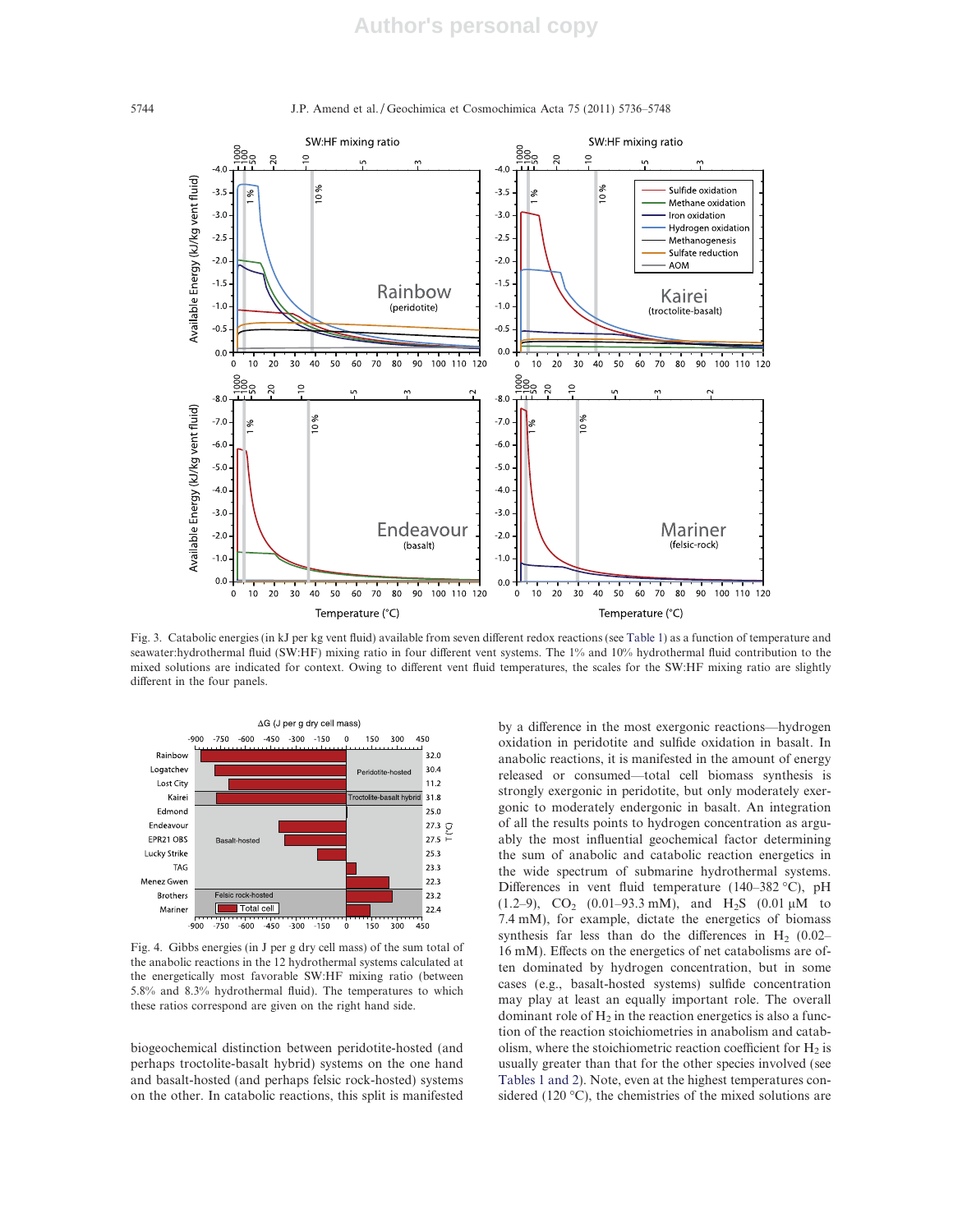

Fig. 5. Gibbs energies (in J per g dry cell mass) of anabolic reactions as a function of temperature and SW:HF mixing ratio in four different vent systems. Curves represent individual monomer families (e.g., amino acids, and nucleotides) and the sum total for cell biomass. Owing to different vent fluid temperatures, the scales for the SW:HF mixing ratio are slightly different in the four panels.

dominated by oxic seawater, but interestingly, in the peridotite-hosted and troctolite-basalt systems, the most exergonic chemolithotrophic reactions shift from aerobic respiration (oxidation of hydrogen, sulfide, iron, and methane) at lower temperatures to anaerobic respiration (sulfate reduction and methanogenesis) at higher temperatures. Numerical models that consider diffusion and advection in addition to fluid mixing indicate that such factors have little impact on the overall energetics of metabolic reactions, although they may shift the temperature range over which aerobic catabolisms are favorable to higher or lower temperatures (Tivey, 2004).

## 5. CONCLUDING REMARKS

In our modeling approach, the catabolic and anabolic reactions are competing for many of the same reactants, and thus the reported energy yields cannot be achieved simultaneously. A fully coupled reaction-transport model that could shine light on this issue is beyond the scope of this study. Note however, that in dynamic hydrothermal systems, the transport of aqueous species by diffusion and/or advection is rapid, and essential nutrients required by active microbial communities will be replenished perhaps within hours (Tivey, 1995, 2004). The combination of catabolic and anabolic reaction energetics evaluated here

for a range of geochemical conditions can generate testable models of archaeal and bacterial metabolic strategies in deep-sea hydrothermal systems. We recognize that other factors, including convective heat transport, phase separation, residence time, and microbial metabolisms, can cause fluid composition versus temperature trends to deviate somewhat from those represented by our calculations, but we maintain that the host rock and fluid-rock interactions are the most influential drivers of fluid chemistry. The approach outlined and adopted here is highly relevant to vent plumes and seafloor and shallow-subseafloor sites in deepsea hydrothermal systems, but it can also be applied to shallow-sea and continental hydrothermal systems, or to any system where fluids of different compositions mix to generate redox disequilibria.

## ACKNOWLEDGMENTS

This research was supported by an NSF-RIDGE Grants 0937337 (to J.P.A.) and 0937309 (to T.M.M.). We thank Niels Jöns for generating Fig. 1.

#### **REFERENCES**

Amend J. P. and McCollom T. M. (2009) Energetics of biomolecule synthesis on early Earth. In Chemical Evolution II: From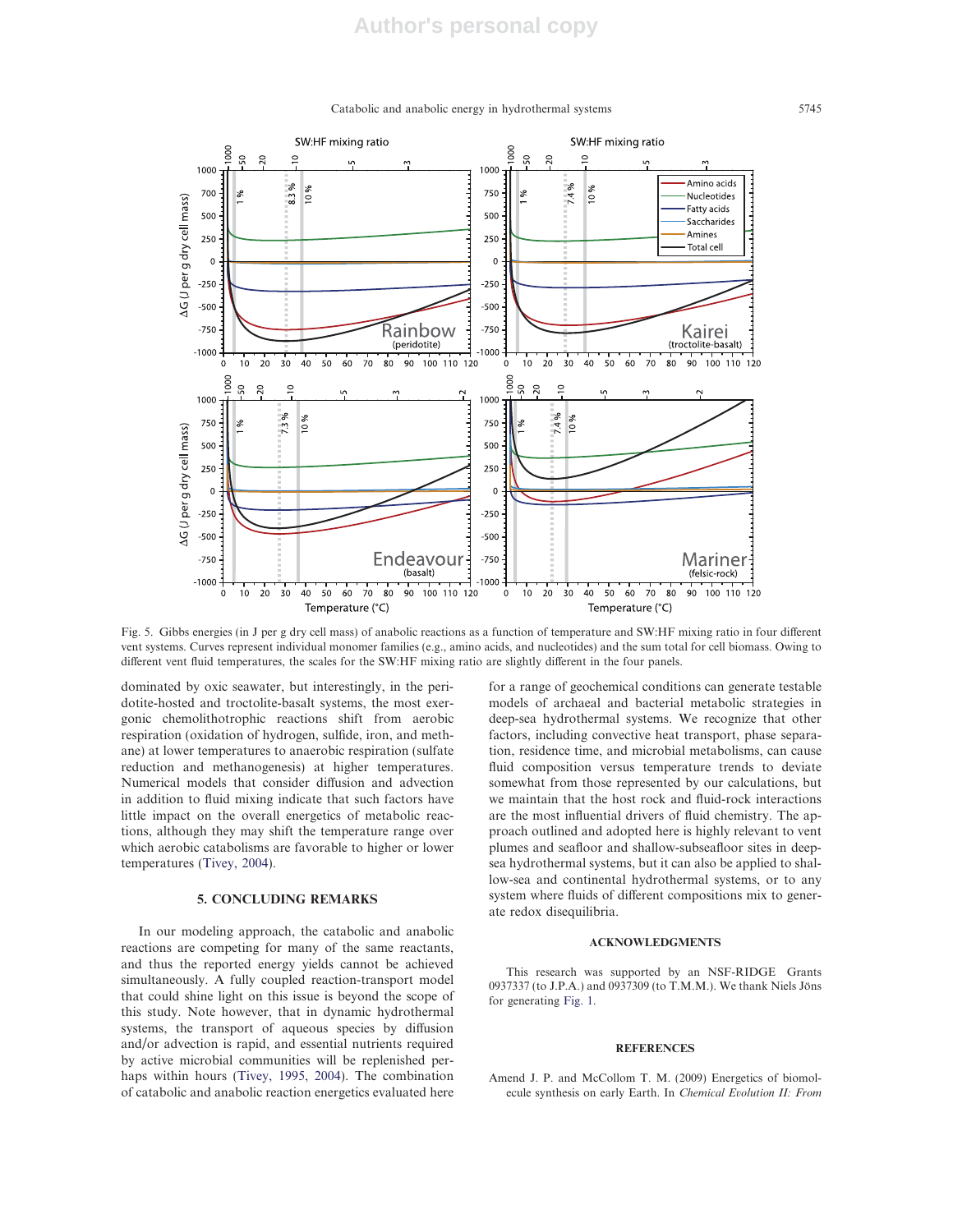the Origins of Life to Modern Society, Vol. 1025 (eds. L. Zaikowski, J. M. Friedrich and S. R. Seidel). American Chemical Society (pp. 63–94).

- Amend J. P. and Plyasunov A. V. (2001) Carbohydrates in thermophile metabolism: Calculation of the standard molal thermodynamic properties of aqueous pentoses and hexoses at elevated temperatures and pressures. Geochimica et Cosmochimica Acta 65, 3901–3917.
- Amend J. P. and Shock E. L. (1998) Energetics of amino acid synthesis in hydrothermal ecosystems. Science 281, 1659-1662.
- Bach W., Banerjee N. R., Dick H. J. B. and Baker E. T. (2002) Discovery of ancient and active hydrothermal systems along the ultra-slow spreading Southwest Indian Ridge 10–16 E. Geochemistry, Geophysics, Geosystems 3. doi:10.1029/ 2001GC000279.
- Bach W., Hegner E. and Erzinger J. (1998) Chemical fluxes in the Tonga subduction zone: evidence from the southern Lau Basin. Geophysical Research Letters 25, 1467–1470.
- Baross J. A. and Hoffman S. E. (1985) Submarine hydrothermal vents and associated gradient environments as sites for the origin and evolution of life. Origins of Life 15, 327–345.
- Battley E. H. (1991) An alternate method of calculating the heat of growth of Escherichia coli K-12 on succinic acid. Biotechnology and Bioengineering 38, 480–492.
- Biddle J. F., Fitz-Gibbon S., Schuster S. C., Brenchley J. E. and House C. H. (2008) Metagenomic signatures of the Peru Margin subseafloor biosphere show a genetically distinct environment. Proceedings of the National Academy of Sciences, USA 105, 10583–10588.
- Boschi C., Früh-Green G. L., Delacour A., Karson J. A. and Kelley D. S. (2006) Mass transfer and fluid flow during detachment faulting and development of an oceanic core complex, Atlantis Massif (MAR 30 N). Geochemistry, Geophysics, Geosystems 7. doi:10.1029/2005GC001074.
- Charlou J. L., Donaval J., Jean-Baptiste P., Dapoigny A. and Rona P. (1996) Gases and helium isotopes in high temperature solutions sampled before and after ODP Leg 158 drilling at TAG hydrothermal field (26 N, MAR): TAG. Geophysical Research Letters 23, 3491–3494.
- Charlou J. L., Donval J. P., Douville D., Knoery J., Fouquet Y., Jean-Baptiste P., Bourg C., Prieur D. and German C. (1998) Fluides hydrothermaux en contexte de roches ultrabasiques: exemples de Logatchev (14j45VN) et Rainbow (36j14VN) sur la dorsale médio-Atlantique. Réunion des Sciences de la Terre RST 31(98), 89.
- Charlou J. L., Donval J. P., Douville E., Jean-Baptiste P., Radford-Knoery J., Fouquet Y., Dapoigny A. and Stievenard M. (2000) Compared geochemical signatures and the evolution of Menez Gwen  $(37 \t50^{\prime} N)$  and Lucky Strike  $(37 \t17^{\prime} N)$ hydrothermal fluids, south of the Azores Triple Junction on the Mid-Atlantic Ridge. Chemical Geology 171, 49–75.
- Charlou J. L., Donval J. P., Fouquet Y., Jean-Baptiste P. and Holm N. G. (2002) Geochemistry of high H2 and CH4 vent fluids issuing from ultramafic rocks at the Rainbow hydrothermal field (36 14'N, MAR). Chemical Geology 191, 345-359.
- D'Hondt S., Jørgensen B. B., Miller D. J., Batzke A., Blake R., Cragg B. A., Cypionka H., Dickens G. R., Ferdelman T., Hinrichs K.-U., Holm N. G., Mitterer R., Spivack A., Wang G., Bekins B., Engelen B., Ford K., Gettemy G., Rutherford S. D., Sass H., Skilbeck C. G., Aiello I. W., Guerin G., House C. H., Inagaki F., Meister P., Naehr T., Niitsuma S., Parkes R. J., Schippers A., Smith D. C., Teske A., Wiegel J., Padilla C. N. and Acosta J. L. S. (2004) Distribution of microbial activities in deep subseafloor sediments. Science 306, 2216–2221.
- D'Hondt S., Spivack A. J., Pockalny R., Ferdelman T. G., Fischer J. P., Kallmeyer J., Abrams L. J., Smith D. C., Graham D.,

Hasiuk, Schrum H. and Stancin A. M. (2009) Subseafloor sedimentary life in the South Pacific Gyre. Proceedings of the National Academy of Sciences, USA 106, 11651–11656.

- de Ronde C. E. J., Hannington M. D., Stoffers P., Wright I., Ditchburn R. G., Reyes A. G., Baker E. T., Massoth G., Lupton J., Walkers S. L., Greene R. R., Soong C. W. R., Ishibashi J., Lebon G., Bray C. J. and Resing J. A. (2005) Evolution of a submarine magmatic-hydrothermal system: Brothers volcano, southern Kermadec Arc, New Zealand. Economic Geology 100, 1097–1133.
- Delacour A., Früh-Green G. L., Bernasconi S. M., Schaeffer P. and Kelley D. S. (2008) Carbon geochemistry of serpentinites in the Lost City Hydrothermal System (30 N, MAR). Geochimica Cosmochimica Acta 72, 3681–3702.
- Dick J. M., LaRowe D. E. and Helgeson H. C. (2006) Temperature, pressure, and electrochemical constraints on protein speciation: group additivity calculation of the standard molal thermodynamic properties of ionized unfolded proteins. Biogeosciences 3, 311–336.
- Douville E., Charlou J. L., Oelkers E. H., Bienvenu P., Jove Colon C. F., Donval J. P., Fouquet Y., Prieur D. and Appriou P.  $(2002)$  The Rainbow vent fluids  $(36\ 14/N, MAR)$ : the influence of ultrmafic rocks and phase separation on trace metal content in Mid-Atlantic hydrothermal fluids. Chemical Geology 184, 37–48.
- Drummond S. E. J. (1981) Boiling and mixing of hydrothermal fluids: Chemical effects on mineral precipitation. Ph. D. thesis, Pennsylvania State University.
- Foustoukos D. I. and Seyfried W. E. (2004) Hydrobarbons in hydrothermal vent fluids: the role of chromium-bearing catalysts. Science 304, 1002–1005.
- Früh-Green G. L., Connolly J. A. D., Plas A., Kelley D. S. and Grobety B. (2004) Serpentinization of ocean peridotites: implications for geochemical cycles and biological activity. In The Subseafloor Biosphere at Mid-Ocean Ridges, Vol. 144 (eds. W. S. D. Wilcock, E. F. DeLong, D. S. Kelley, J. A. Baross and S. C. Cary). American Geophysical Union (pp. 119–136).
- Früh-Green G. L., Kelley D. S., Bernasconi S. M., Karson J. A., Ludwig K. A., Butterfiled D. A., Boschi C. and Proskurowski G. (2003) 30,000 years of hydrothermal activity at the Lost City vent field. Science 30, 495–498.
- Gallant R. M. and Von Damm K. L. (2006) Geochemical controls on hydrothermal fluids from the Kairei and Edmond Vent Fields, 23–25 S, Central Indian Ridge. Geochemistry, Geophysics, Geosystems 7, 1–24.
- German C. R. and Parson L. M. (1998) Distributions of hydrothermal activity along the Mid-Atlantic Ridge: interplay of magmatic and tectonic control. Earth and Planetary Science Letters 160, 327–341.
- Haase K. M., Stroncik N. A., Garbe-Schönberg D. and Stoffers P. (2006) Formation of island arc dacite magmas by extreme crystal fractionation: An example from Brothers Seamount, Kermadec Island arc (SW Pacific). Journal of Volcanology and Geothermal Research 152, 316–330.
- Hannington M. D., de Ronde C. E. J. and Petersen S. (2005) Seafloor tectonics and submarine hydrothermal systems. Economic Geology 100, 111–143.
- Helgeson H. C., Delany J. M., Nesbitt W. H. and Bird D. K. (1978) Summary and critique of the thermodynamic properties of rock-forming minerals. American Journal of Science 278A, 1– 229.
- Helgeson H. C., Kirkham D. H. and Flowers G. C. (1981) Theoretical prediction of the thermodynamic behavior of aqueous electrolytes at high pressures and temperatures: IV. Calculation of activity coefficients, osmotic coefficients, and apparent molal and standard and relative partial molal prop-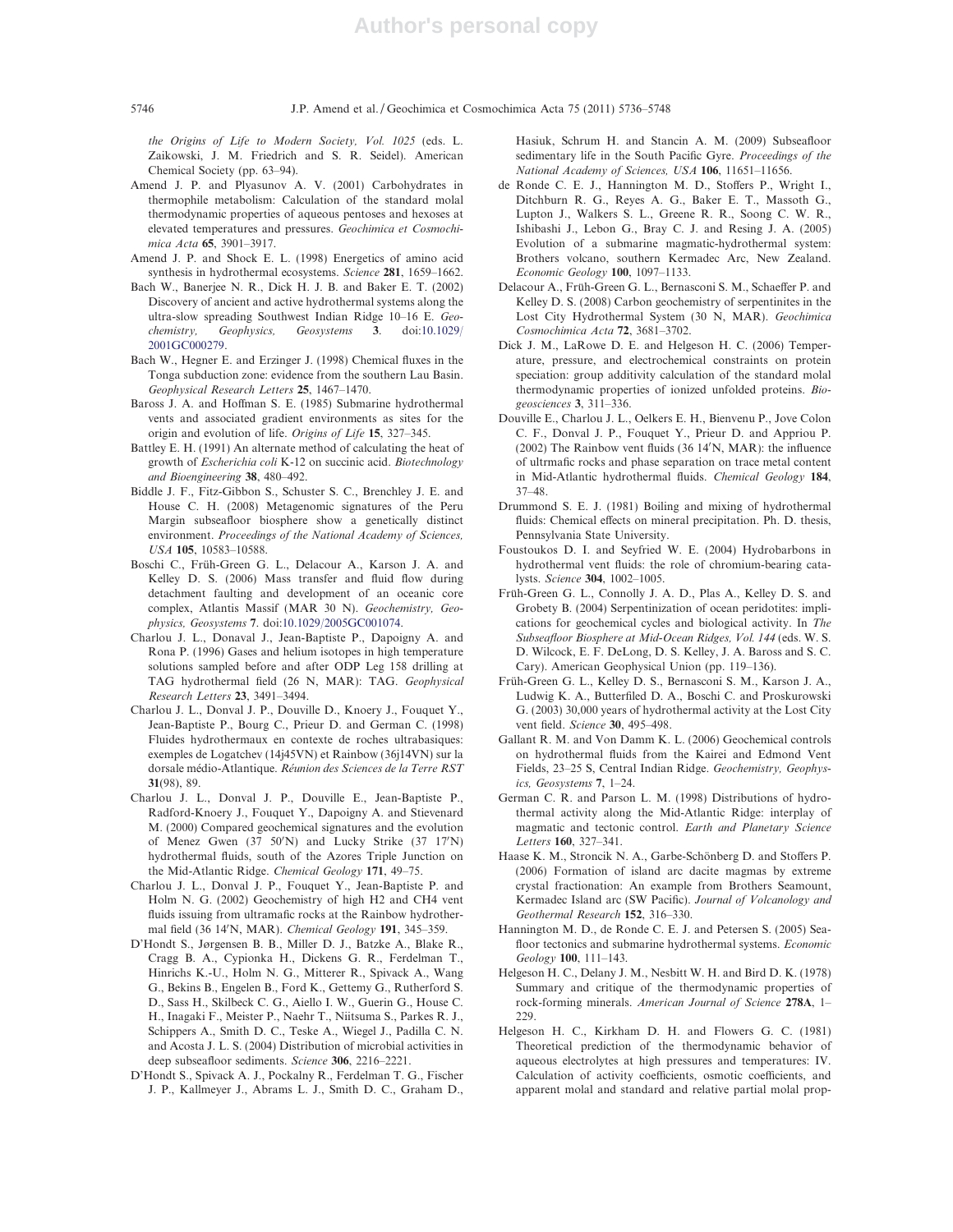erties to 600 °C and 5 kb. American Journal of Science 281, 1249–1516.

- Jahnke R. A. (1996) The global ocean flux of particulate organic carbon: Areal distribution and magnitude. Global Biogeochemical Cycles 10, 71–88.
- Johnson J. W., Oelkers E. H. and Helgeson H. C. (1992) SUPCRT92: a software package for calculating the standard molal properties of minerals, gases, aqueous species, and reactions from 1 to 5000 bar and 0 to 1000 °C. Computers and Geosciences 18(7), 899–947.
- Jørgensen B. B. and D'Hondt S. (2006) A starving majority deep beneath the seafloor. Science 314, 932–934.
- Kelley D. S. and Früh-Green G. L. (2001) Volatile lines of descent in submarine plutonic environments: insights from stable isotope and fluid inclusion analyses. Geochimica Cosmochimica Acta 65, 3325–3346.
- Kelley D. S., Karson J. A., Blackman D. K., Früh-Green G. L., Butterfield D. A., Lilley M. D., Olson E. J., Schrenk M. O., Roe K. K., Lebon G. T., Rivizzigno P. and Party A.-S. (2001) An off-axis hydrothermal vent field near the Mid-Atlantic Ridge at 30 N. Nature 412, 145–149.
- Kelley D. S., Karson J. A., Frueh-Green G. L., Yoerger D. R., Shank T. M., Butterfield D. A., Hayes J. M., Schrenk M. O., Olson E. J., Proskurowski G., Jakuba M., Bradley A., Larson B., Ludwig K., Glickson D., Buckman K., Bradley A. S., Brazelton W. J., Roe K., Elend M. J., Delacour A., Bernasconi S. M., Lilley M. D., Baross J. A., Summons R. E. and Sylva S. P. (2005) A serpentinite-hosted ecosystem: the Lost City hdyrothermal field. Science 307, 1428-1434.
- Kleinrock M. C. and Humphris S. E. (1996) Structural controls on the localization of seafloor hydrothermal activity at the TAG active mound, Mid-Atlantic Ridge. Nature 382, 149–153.
- Konn C., Charlou J. L., Donval J. P., Holm N. G., Dehairs F. and Bouillon S. (2009) Hydrocarbons and oxidized organic compounds in hydrothermal fluids from Rainbow and Lost City ultramafic hosted vents. Chemical Geology 258, 299-314.
- Lang S. Q., Butterfield D., Schulte M., Kelley D. S. and Lilley M. D. (2010) Elevated concentrations of formate, acetate and dissolved organic carbon found at the Lost City hydrothermal field. Geochimica Cosmochimica Acta 74, 941–952.
- Langmuir C., Humphris S., Fornari D., Van Dover C., Von Damm K., Tivey M. K., Colodner D., Charlou J.-L., Desonie D., Wilson C., Fouquet Y., Klinkhammer G. and Bougault H. (1997) Hydrothermal vents near a mantle hot spot: the Lucky Strike vent field at 37 N on the Mid-Atlantic Ridge. Earth and Planetary Science Letters 148, 69–91.
- LaRowe D. E. and Helgeson H. C. (2006) Biomolecules in hydrothermal systems: calculation of the standard molal thermodynamic properties of nucleic-acid bases, nucleosides, and nucleotides at elevated temperatures and pressures. Geochimica Cosmochimica Acta 70, 4680–4724.
- LaRowe D. E. and Regnier P. (2008) Thermodynamic potential for the abiotic synthesis of adenine, cytosine, guanine, thymine, uracil, ribose, and deoxyribose in hydrothermal systems. Origins of Life and Evolution of the Biosphere 38, 383-397.
- Lilley M. D., Butterfield D. A., Lupton J. E. and Olson E. J. (2003) Magmatic events can produce rapid changes in hydrothermal vent chemistry. Nature 422, 878–881.
- Lilley M. D., Butterfield D. A., Olson E. J., Lupton J. E., Macko S. A. and McDuff R. E. (1993) Anomaleous CH<sub>4</sub> and NH<sub>4</sub><sup>+</sup> concentrations at an unsedimented mid-ocean ridge hydrothermal system. Nature 364, 45–47.
- Marques A. F. A., Barriga F., Chavagnac V. and Fouquet Y. (2006) Mineralogy, geochemistry, and Nd isotope composition of the Rainbow hydrothermal field, Mid-Atlantic Ridge. Mineralium Deposita 41, 52–67.
- Marques A. F. A., Scott S. D., Gorton M. P., Barriga F. J. A. S. and Fouquet Y. (2009) Pre-eruption history of enriched MORB from the Menez Gwen  $(37 50'N)$  and Lucky Strike  $(37 17'N)$ hydrothermal systems, Mid-Atlantic Ridge. Lithos 112, 18–39.
- Martin W., Baross J. A., Kelley D. S. and Russell M. J. (2008) Hydrothermal vents and the origin of life. Nature 6, 805–814.
- McCollom T. M. (2000) Geochemical constraints on primary productivity in submarine hydrothermal vent plumes. Deep-Sea Research I 47, 85–101.
- McCollom T. M. (2007) Geochemical constraints on sources of metabolic energy for chemolithoautotrophy in ultramafichosted deep-sea hydrothermal systems. Astrobiology 7, 933– 950.
- McCollom T. M. and Amend J. P. (2005) A thermodynamic assessment of energy requirements for biomass synthesis by chemolithoautotrophic micro-organisms in oxic and anoxic environments. Geobiology 3, 135–144.
- McCollom T. M. and Shock E. L. (1997) Geochemical constraints on chemolithoautotrophic metabolism by microorganisms in seafloor hydrothermal systems. Geochimica et Cosmochimica Acta 61, 4375–4391.
- Morowitz H. J. (1968) Energy Flow in Biology. Academic Press.
- Nakamura K., Morishita T., Bach W., Klein F., Hara K., Okino K., Takai K. and Kumagai H. (2009) Serpentinized troctolites exposed near the Kairei Hydrothermal Field, Central Indian Ridge: Insights into the origin of the Kairei hydrothermal fluid supporting a unique microbial ecosystem. Earth and Planetary Science Letters 280, 128–136.
- Pace N. R. (1991) Origin of life: facing up to the physical setting. Cell 65, 531–533.
- Parkes R. J., Cragg B. A. and Wellsbury P. (2000) Recent studies on bacterial populations and processes in subseafloor sediments: a review. Hydrogeology Journal 8, 11–28.
- Parson L., Gracia E., Coller D., German C. and Needham D. (2000) Second-order segmentation; the relationship between volcanism and tectonism at the MAR, 38<sup>3</sup>N^35<sup>3</sup>40PN. Earth and Planetary Science Letters 178, 231–251.
- Pearce P. A., Ernewein M., Bloomer S. H., Parson L. M., Murton B. J. and Johnson L. E. (1994) Geochemistry of Lau Basin volcanic rocks: influence of ridge segmentation and arc proximity. In Volcanism Associated With Extension at Consuming Plate Margins (ed. J. L. Smellie). Geological Society of America.
- Petersen S., Kuhn K., Kuhn T., Augustin N., Hekinian R., Franz L. and Borowski C. (2009) The geological setting of the ultramafic-hosted Logatchev hydrothermal field (14 45'N, Mid-Atlantic Ridge) and its influence on massive sulfide formation. Lithos 112, 40–56.
- Proskurowski G., Lilley M. D., Kelley D. S. and Olson E. J. (2006) Low temperature volatile production at the Lost City Hydrothermal Field, evidence from a hydrogen stable isotope geothermometer. Chemical Geology 229, 331–343.
- Proskurowski G., Lilley M. D., Seewald J. S., Früh-Green G. L., Olson E. J., Lupton J. E., Sylva S. P. and Kelley D. S. (2008) Abiogenic hydrocarbon production at Lost City hydrothermal field. Science 319, 604–607.
- Roussel E. G., Bonavita M. A., Querellou J., Cragg B. A., Wester G., Prieur D. and Parkes R. J. (2008) Extending the sub-seafloor biosphere. Science 320, 1046.
- Russell M. J. and Hall A. J. (1997) The emergence of life from iron monosulphide bubbles at a submarine hydrothermal redox and pH front. Journal of the Geological Society, London 154, 377-402.
- Russell M. J., Hall A. J., Boyce A. J. and Fallick A. E. (2005) On hydrothermal convection systems and the emergence of life. Economic Geology 100, 419–438.